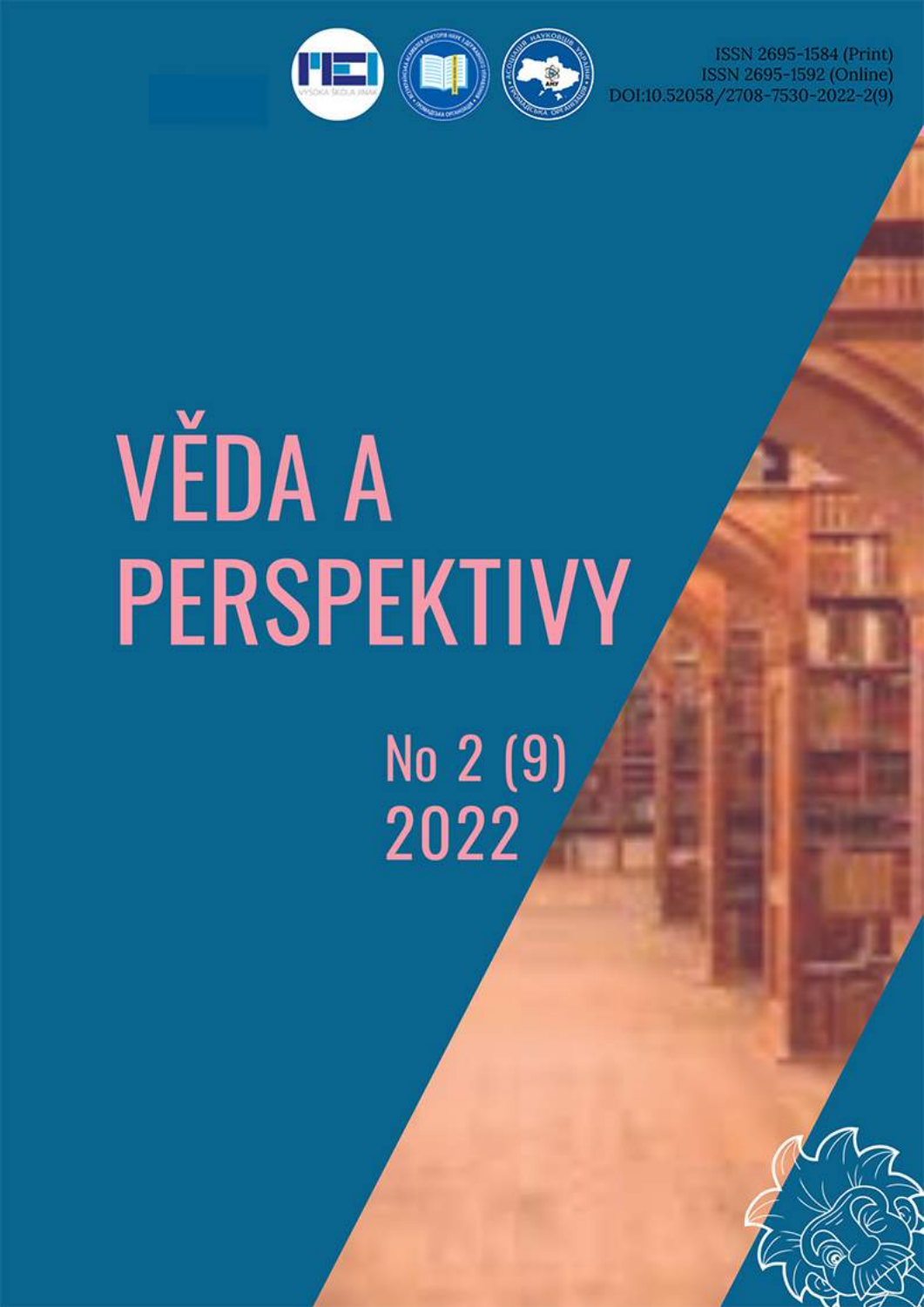ISSN 2695-1584 (Print) ISSN 2695-1592 (Online) DOI: [https://doi.org/10.52058/2](https://doi.org/10.52058/)695-1592-2022-2(9)

## Věda a perspektivy № 2(9) 2022

 Praha, České republika 2022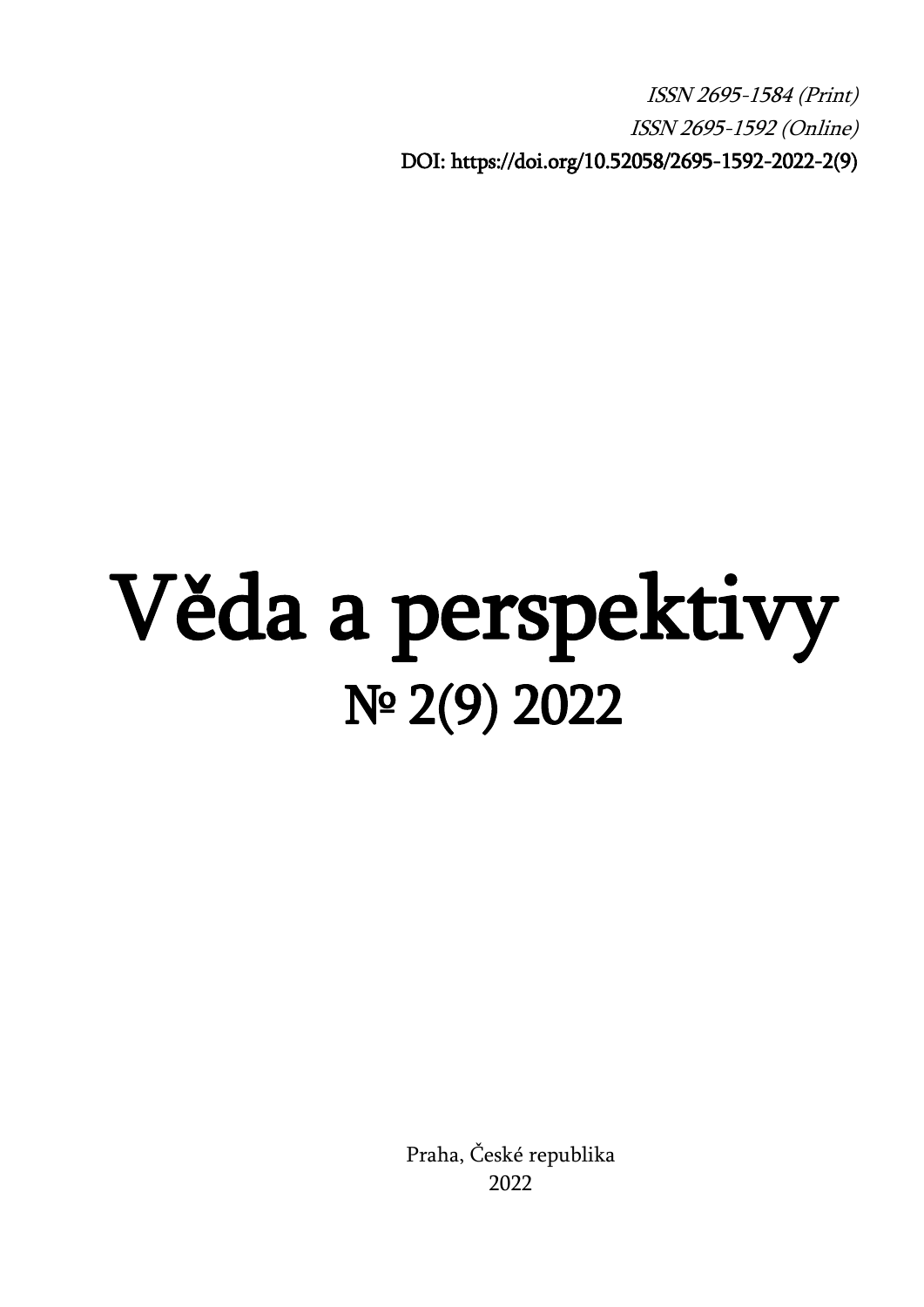#### Multidisciplinární mezinárodní vědecký magazín "Věda a perspektivy" je registrován v České republice. Státní registrační číslo u Ministerstva kultury ČR: E 24142. № 2(9) 2022. str. 272

Zveřejněnorozhodnutímakademické radyMezinárodní Ekonomický Institut s.r.o. (zápis č. 4/2022 ze dne 22. Únor 2022)

Vydavatel: Mezinárodní Ekonomický Institut s.r.o. , Česká republika International Economic Institute s.r.o. Praha, České republika se sídlem V Lázních 688, Jesenice 252 42 IČO 03562671 Praha, České republika zastoupen Mgr. Markétou Pavlovou

Časopis vychází v rámci práce vydavatelské skupiny "Scientific Perspectives" a s vědeckou podporou: veřejné organizace "Ukrainian Assembly of Doctors of Sciences in Public Administration", veřejné organizace "Association of Scientists of Ukraine"



Časopis je zařazen do mezinárodní vědeometrické databáze Index Copernicus (IC), mezinárodního vyhledávače Google Scholar a do mezinárodní vědeometrické databáze Research Bible



Šéfredaktor: Karel Nedbálek doktor práv, docent (Zlín, Česká republika)



Markéta Pavlova ředitel, Mezinárodní Ekonomický Institut (Praha, České republika)

Zástupce šéfredaktora:



Dina Dashevska geolog, geochemist Praha, Česká republika (Jeruzalém, Izrael)

#### Členové redakční rady:

Jurij Kijkov - doktor informatiky, dr.h.c. v oblasti rozvoje vzdělávání (Teplice, Česká republika) Vladimír Bačišin - docent ekonomie (Bratislava, Slovensko) Peter Ošváth - docent práva (Bratislava, Slovensko) Dina Dashevsky - geolog, geochemik Praha, Česká republika ( Jerusalem, Israeli ) Yevhen Romanenko - doktor věd ve veřejné správě, profesor, ctěný právník Ukrajiny (Kyjev, Ukrajina) Iryna Zhukova -kandidátka na vědu ve veřejné správě, docentka (Kyjev, Ukrajina) Oleksandr Datsiy - doktor ekonomie, profesor, čestný pracovník školství na Ukrajině (Kyjev, Ukrajina) Badri Getchbaya - doktor ekonomie, profesor, docent na Batumi State University. Shota Rustaveli (Gruzie) Laila Achmetová - doktorka historických věd, profesorka politologie, profesorka UNESCO, mezinárodní žurnalistiky a médií na žurnalistické fakultě Kazašské národní univerzity (KazNU). al-Farabi (Kazachstán) Oleksandr Nepomnyashy - doktor věd ve veřejné správě, kandidát ekonomických věd, profesor, řádný člen Vysoké školy stavební Ukrajiny (Kyjev, Ukrajina) Michał Tomasz - doktor věd, docent katedry geografie regionálního rozvoje, University of Gdańsk (Polsko)

Vladislav Fedorenko - doktor práv, profesor, DrHb doktor habilitace práva (Polská akademie věd), čestný právník Ukrajiny (Kyjev, Ukrajina)

> © Mezinárodní Ekonomický Institut s.r.o. , Česká republika, 2022 © vydavatelské skupiny "Scientific Perspectives", 2022 © autoři článků, 2022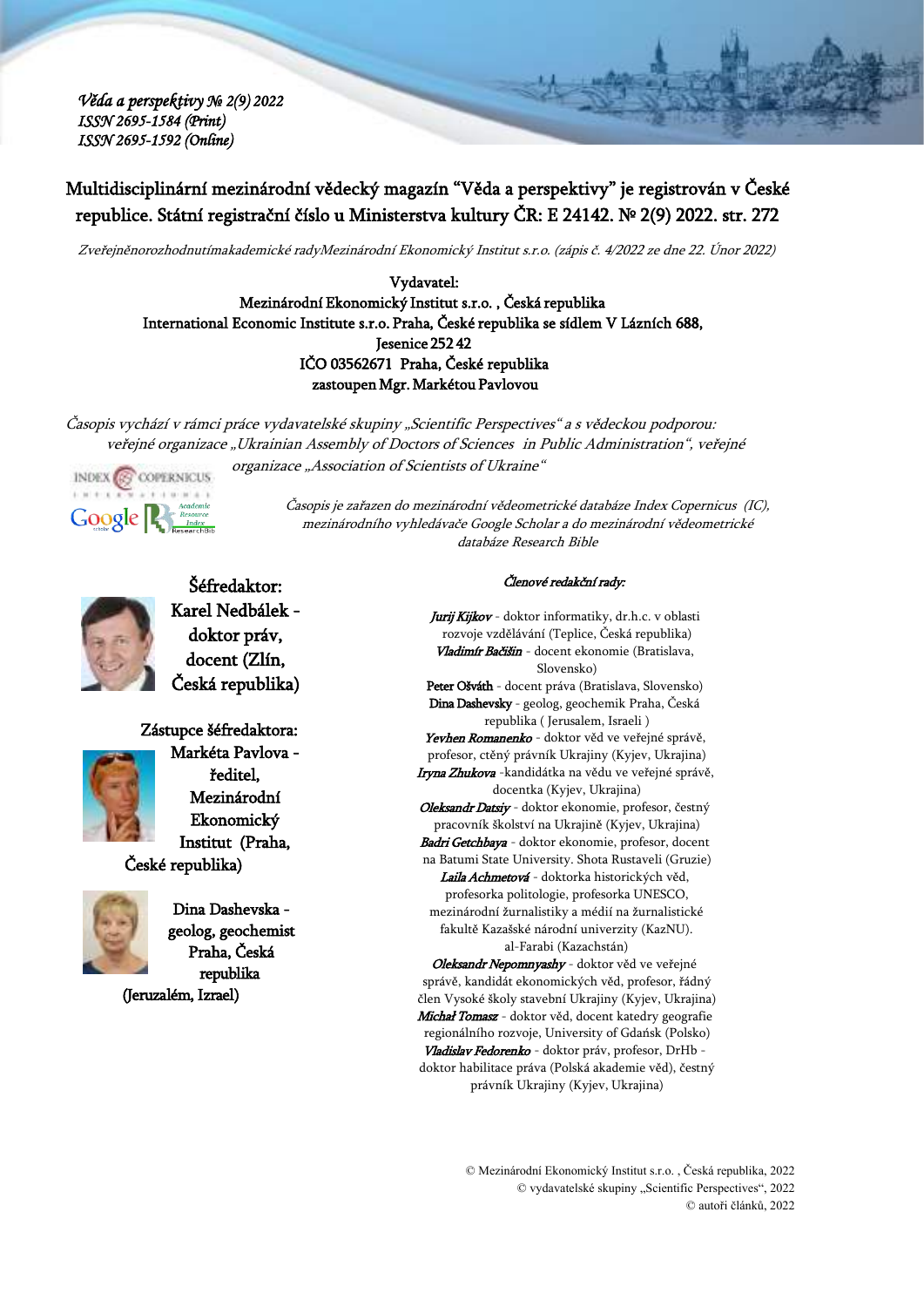## **OBSAH**

## SÉRIE "Veřejná správa"

#### **Yuri Kalnysh**

*CONCEPTUAL FOUNDATIONS OF POLITICAL ANALYTICS IN PUBLIC ADMINISTRATION* 

#### **Galina Krapivina**

*NON-STANDARD FORMS OF EMPLOYMENT "VIRTUAL EMPLOYMENT" AND PUBLIC ADMINISTRATION IN THE MODERN LABOUR MARKET (PART 1)* 

**Володимир Вербановський** *ВНУТРІШНІ МЕХАНІЗМИ ПРОТИДІЇ КОРУПЦІЙНИМ РИЗИКАМ В СИСТЕМІ ПУБЛІЧНОЇ СЛУЖБИ В УКРАЇНІ*

## SÉRIE "Ekonomické vědy"

#### **Tetiana Fedorenko**

*THE INFLUENCE OF ETHICAL VALUES ON SOCIO-ECONOMIC DEVELOPMENT: REGRESSION ANALYSIS* 

#### 50 **Iryna Munkachii, Anna Hrytsyshyn, Sofiia Bilous, Yuliia Masiuk, Anna Krasko, Nina Petruk**

*EXTRAPOLATION OF TRENDS AS A METHOD FOR FORECASTING TOURIST FLOWS IN UKRAINE* 

#### **Олена Алейнікова**

*ЄВРОПЕЙСЬКІ СТРАТЕГІЇ ІННОВАЦІЙНОГО РОЗВИТКУ ПІДПРИЄМНИЦЬКОГО ПОТЕНЦІАЛУ МОЛОДІ*

#### **Ольга Піжук, Василь Муравйов**

*ЦИФРОВЕ СУСПІЛЬСТВО ЯК НОВА ПАРАДИГМА РОЗВИТКУ ЦИВІЛІЗАЦІЇ ХХІ СТОЛІТТЯ*



19

7

32

41

63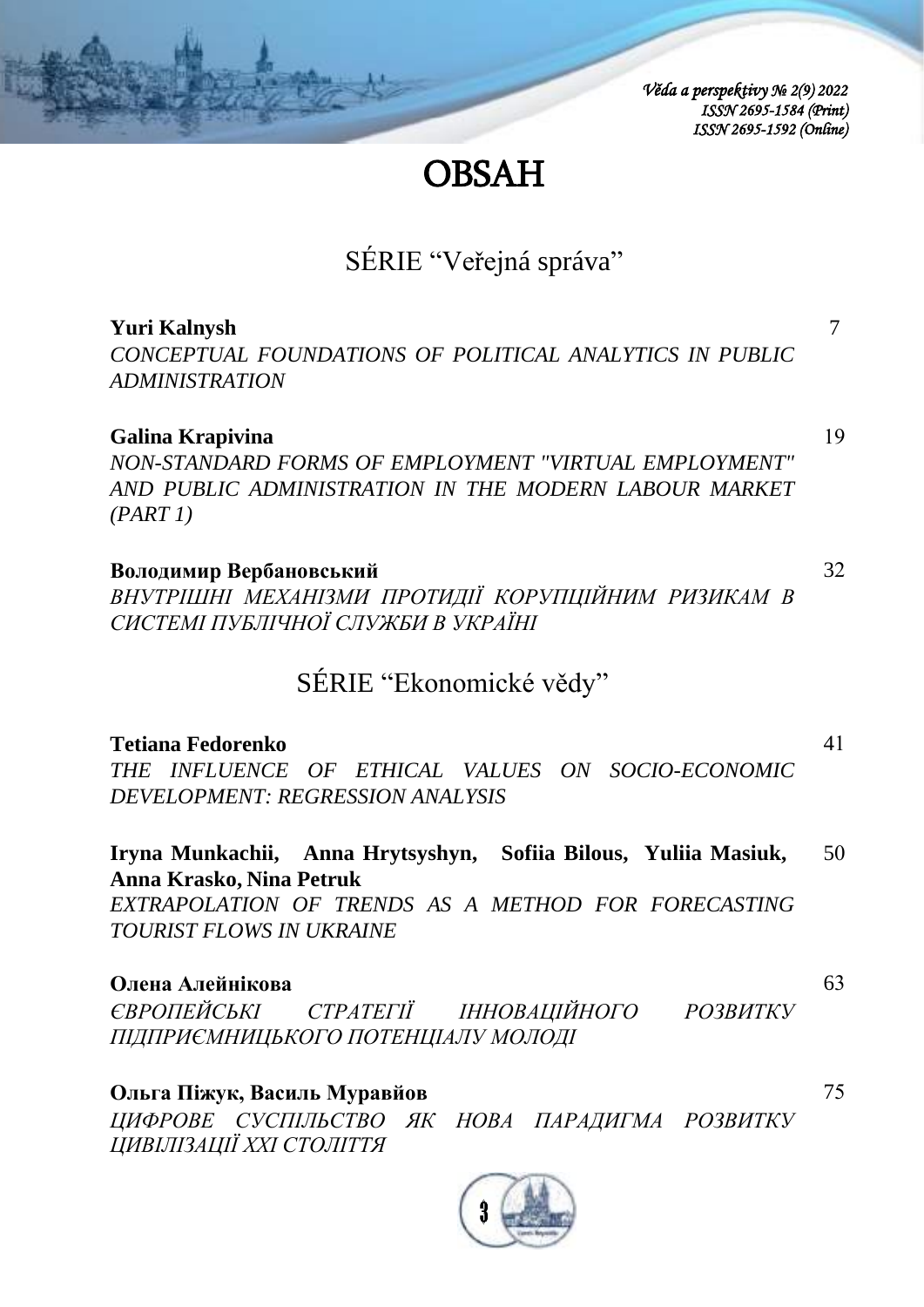**Ганна Соболєва, Анастасія Іванова** *ІНФОРМАЦІЙНА ЕКОНОМІКА*

#### **Наталія Трушкіна, Юлія Шкригун**

*ЛОГІСТИЧНЕ ОБСЛУГОВУВАННЯ ЯК ВАЖЛИВИЙ ЕЛЕМЕНТ КЛІЄНТСЬКОГО ДОСВІДУ*

## SÉRIE "Pedagogické vědy"

#### **Olena Moroz**

*ON SOME ORGANIZATIONAL ASPECTS OF EFFICIENT MARITIME ENGLSIH TEACHING* 

#### **Ельвіза Абільтарова**

*НАПРЯМИ ФОРМУВАННЯ КУЛЬТУРИ БЕЗПЕКИ ПРОФЕСІЙНОЇ ДІЯЛЬНОСТІ У МАЙБУТНІХ ІНЖЕНЕРІВ З ОХОРОНИ ПРАЦІ*

#### **Петро Волошин**

*ВОКАЛЬНО-ВИКОНАВСЬКА МАНЕРА, ЯК ТВОРЧИЙ ЧИННИК СУЧАСНОГО ВОКАЛЬНОГО МИСТЕЦТВА*

#### **Олександр Данильченко**

*ПРОЄКТУВАННЯ ПЕДАГОГІЧНОЇ ТЕХНОЛОГІЇ ФОРМУВАННЯ СОЦІАЛЬНО-ПРАВОВОЇ КОМПЕТЕНТНОСТІ МАЙБУТНІХ ОФІЦЕРІВ НАЦІОНАЛЬНОЇ ГВАРДІЇ УКРАЇНИ НА ОСНОВІ ПРОБЛЕМНОГО ПІДХОДУ*

#### **Людмила Іщенко**

*ФОРМУВАННЯ ГОТОВНОСТІ МАЙБУТНІХ ВИХОВАТЕЛІВ ДО РЕАЛІЗАЦІЇ СУЧАСНИХ ПЕДАГОГІЧНИХ ТЕХНОЛОГІЙ У ЗАКЛАДАХ ДОШКІЛЬНОЇ ОСВІТИ*

#### **Каріна Ковінько**

*ВИКОРИСТАННЯ АВТЕНТИЧНИХ МАТЕРІАЛІВ З МЕТОЮ ПІДВИЩЕННЯ МОТИВАЦІЇ ДО ВИВЧЕННЯ АНГЛІЙСЬКОЇ МОВИ МАЙБУТНІХ ФАХІВЦІВ У СФЕРІ МЕДІА КОМУНІКАЦІЇ*



87

100

112

123

132

142

165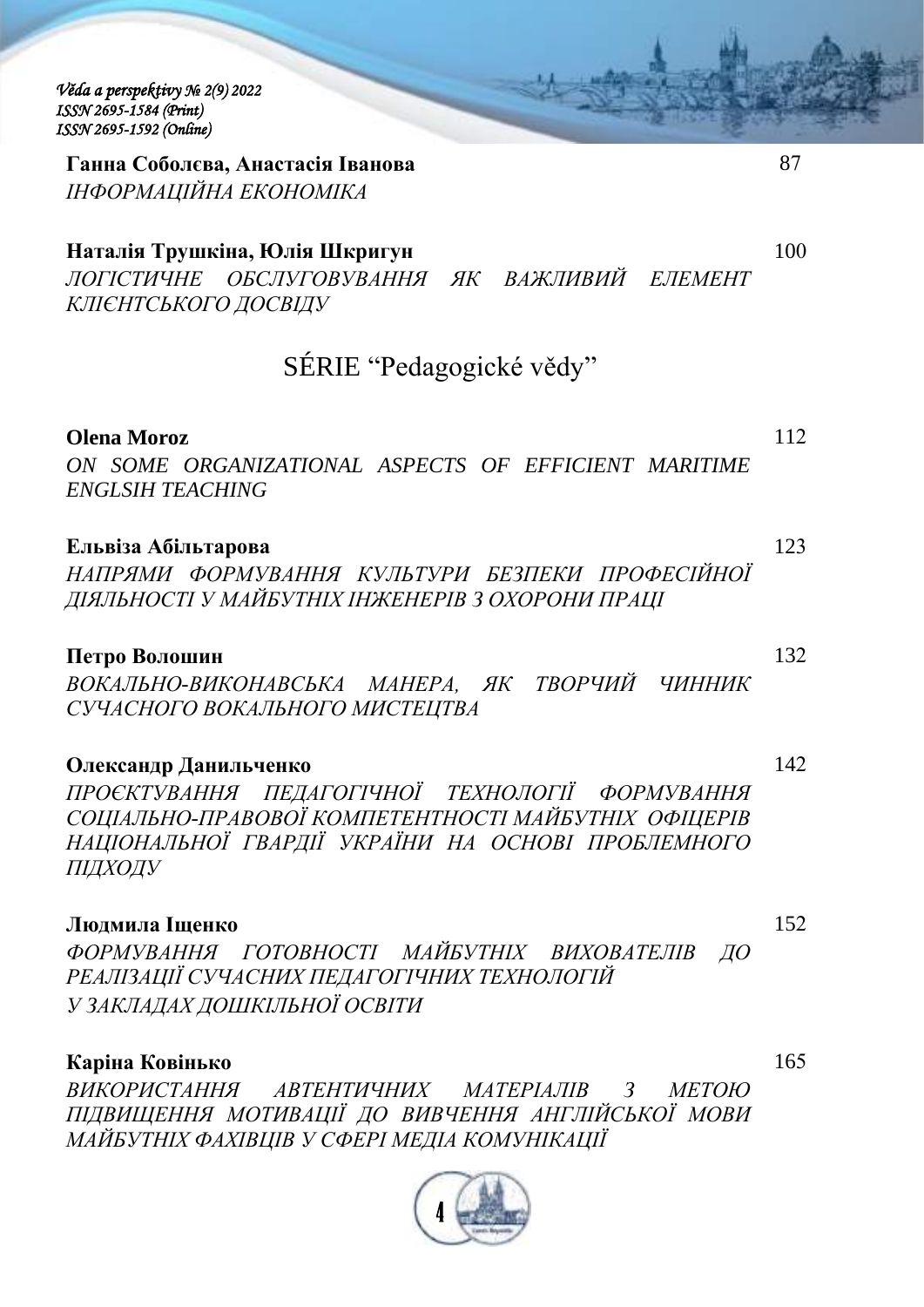| Věda a perspektivy № 2(9) 2022 |
|--------------------------------|
| ISSN 2695-1584 (Print)         |
| ISSN 2695-1592 (Online)        |

| Валентина Кушнір<br>174                                                                                           |  |
|-------------------------------------------------------------------------------------------------------------------|--|
| РЕЗУЛЬТАТИ<br>ЕКСПЕРИМЕНТАЛЬНОГО<br>ДОСЛІДЖЕННЯ<br>ФОРМУВАННЯ УПРАВЛІНСЬКОЇ КОМПЕТЕНТНОСТІ МАЙБУТНІХ              |  |
| ФАХІВЦІВ ЗДО                                                                                                      |  |
| 186<br>Леся Паршукова                                                                                             |  |
| ВИКОРИСТАННЯ ІННОВАЦІЙНИХ ЦИФРОВИХ СЕРВІСІВ ДЛЯ<br>СУЧАСНИХ ДИДАКТИЧНИХ<br>РОЗРОБКИ ІНФОГРАФІКИ<br>TA             |  |
| МАТЕРІАЛІВ З ІНФОРМАТИКИ                                                                                          |  |
| 196<br>Анна Підгаєцька                                                                                            |  |
| РОЗВИТОК СТУДЕНТСЬКОГО САМОВРЯДУВАННЯ В КАНАДІ У 60-ТІ<br>70-TI POKU                                              |  |
|                                                                                                                   |  |
| 207<br>Наталія Трофаїла                                                                                           |  |
| ВЗАЄМОДІЯ ВИХОВАТЕЛІВ ТА<br>CIM'<br>$\overline{V}$<br><b>ФОРМУВАННІ</b><br>ДОБРОЗИЧЛИВОСТІ ДІТЕЙ ДОШКІЛЬНОГО ВІКУ |  |
| Тетяна Цегельник, Тетяна Марссва<br>220                                                                           |  |
| СУЧАСНІ МЕТОДИКИ ПІДГОТОВКИ МАЙБУТНІХ ПЕДАГОГІВ<br>УМОВАХ ІНКЛЮЗИВНОЇ ОСВІТИ                                      |  |
|                                                                                                                   |  |
| 234<br>Анастасія Шинкарук                                                                                         |  |
| ОСОБЛИВОСТІ ФОРМУВАННЯ ВОКАЛЬНОЇ КУЛЬТУРИ У<br>СТУДЕНТІВ ЗАКЛАДІВ ВИЩОЇ ОСВІТИ                                    |  |

## SÉRIE "Historické vědy"

#### **Сергій Пивовар**

*УЧАСТЬ 1-ї ДИВІЗІЇ ЗБРОЙНИХ СИЛ КОМІТЕТУ ВИЗВОЛЕННЯ НАРОДІВ РОСІЇ У ПРАЗЬКОМУ ПОВСТАННІ 5–8 ТРАВНЯ 1945 р.*

## SÉRIE "Sociální komunikace"

**Tetiana Fisenko, Oksana Baliun, Anna Grigorenko** *SEO AS A METHOD OF WEBSITE PROMOTION*



260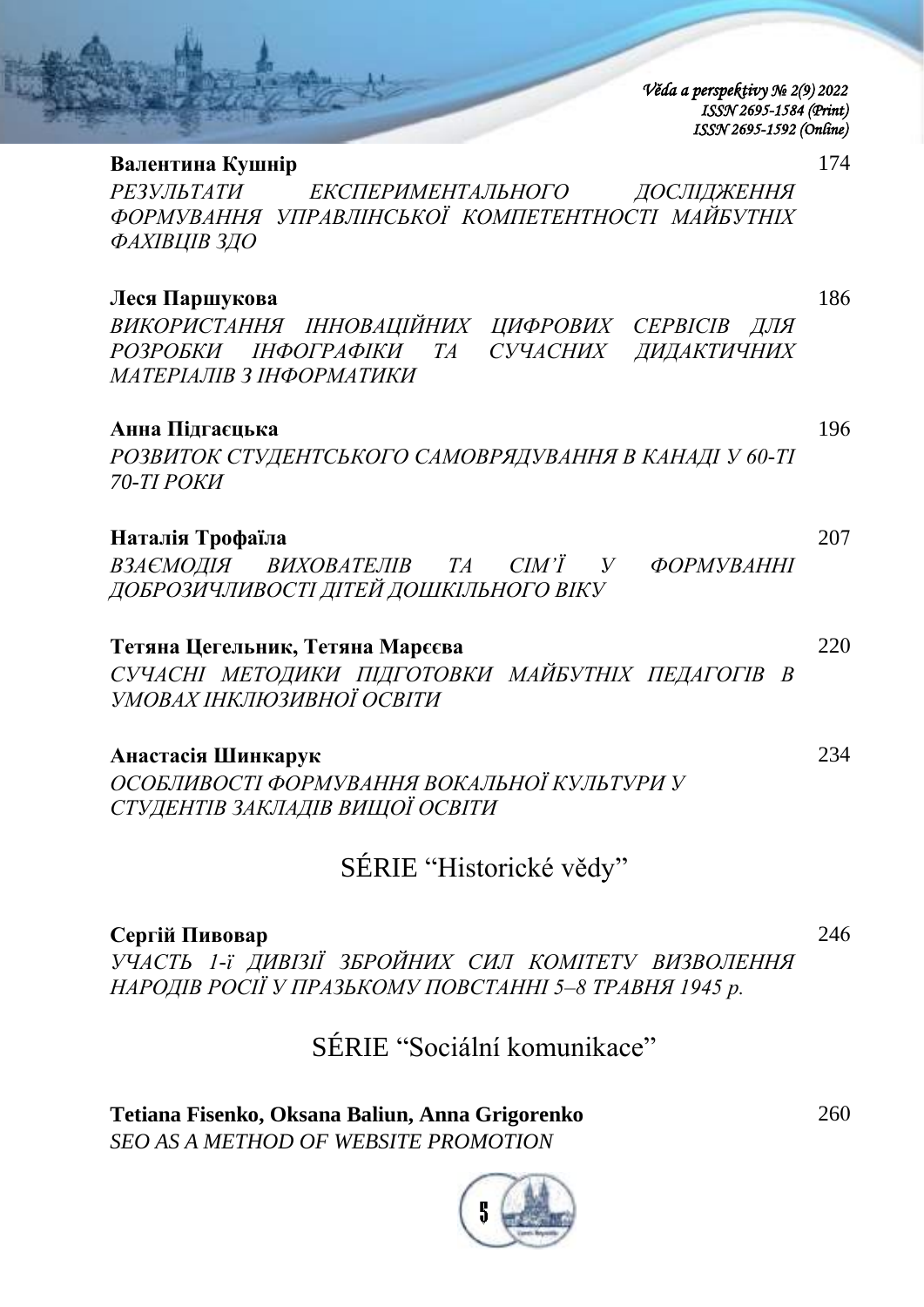*[https://doi.org/10.52058/2695-1592-2022-2\(9\)-5](https://doi.org/10.52058/2695-1592-2022-2(9)-)0-62*

#### **Iryna Munkachii**

*Candidate of Economic Sciences, Associate Professor, Department of Tourism, Ivan Franko National University of Lviv, Lviv, Ukraine, <https://orcid.org/0000-0002-7556-8149>*

#### **Anna Hrytsyshyn**

*Candidate of Economic Sciences, Lecturer, Department of Tourism, Ivan Franko National University of Lviv, Lviv, Ukraine, [https://orcid.org/0000-0002-8833-](https://orcid.org/0000-0002-8833-566Х)566Х*

#### **Sofiia Bilous**

*Candidate of Economic Sciences, Associate Professor, Department of Tourism, Ivan Franko National University of Lviv, Lviv, Ukraine, <https://orcid.org/0000-0003-3651-6490>*

#### **Yuliia Masiuk**

*Candidate of Economic Sciences, Associate Professor, Department of Tourism, Ivan Franko National University of Lviv, Lviv, Ukraine, <https://orcid.org/0000-0001-5796-268X>*

#### **Anna Krasko**

*Candidate of Geographical Sciences, Associate Professor, Department of Tourism, Ivan Franko National University of Lviv, Lviv, Ukraine, <https://orcid.org/0000-0002-7738-698X>*

#### **Nina Petruk**

*Lecturer, National Academy of Land Forces named after Hetman P. Sagaidachny, Lviv, Ukraine, [https://orcid.org/0](https://orcid.org/0000-0002-7738-698X)000-0001-8057-5151*

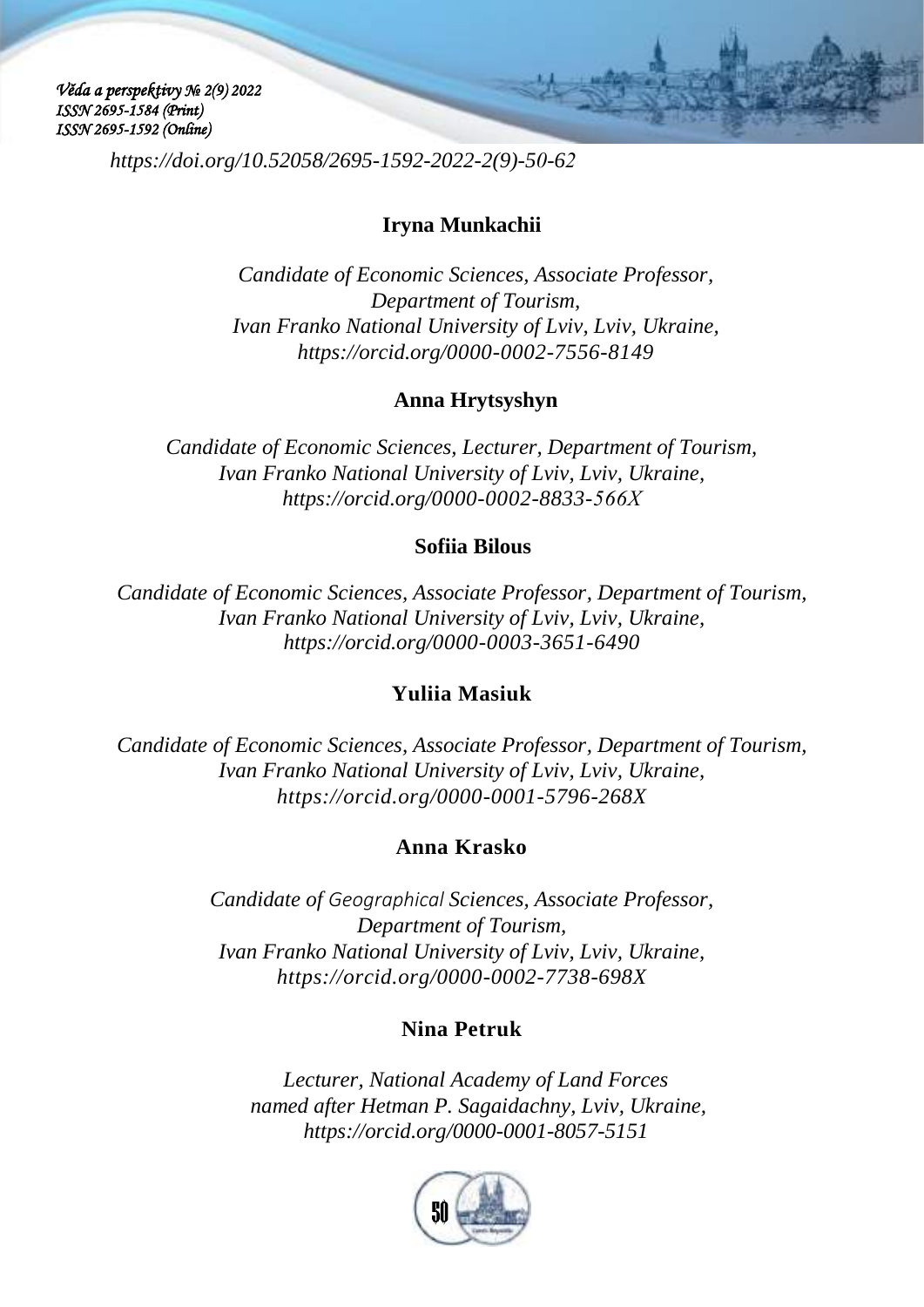#### **EXTRAPOLATION OF TRENDS AS A METHOD FOR FORECASTING TOURIST FLOWS IN UKRAINE**

**Abstract.** The article highlights the current issues of competitiveness of the national tourism industry, the current state of statistical indicators of the industry, as well as the forecast of the peculiarities of its development. Analyzed scientific literature on the socio-economic development of tourism in Ukraine found that empirical studies of statistical data are insufficiently presented.

The authors used the method of extrapolation of trends to predict domestic tourist flows until 2025 and investigated the interpretation of the concept of "extrapolation". The study focuses on the quadratic and linear equations of the trend. The forecast values of the indicators of the number of tourists that the subjects of tourism of Ukraine will serve in 2021-2025 are given. The dynamics of the actual and forecast values of the number of tourists that the subjects of tourism of Ukraine serve are analyzed. The article deserves special attention to the problem of introducing elements of forecasting the development of the tourism industry and evaluating their effectiveness with the help of mathematical apparatus, and more simply - the use of economic and mathematical methods and models to solve management problems in tourism. To assess the degree of adequacy of the constructed trend equation to the real process, the average error of approximation of its value is calculated. 24.2% indicates that the degree of adequacy of the quadratic equation to the real conditions of the tourism industry of Ukraine is average. Studies based on the quadratic and linear equations of the trend allow the authors to determine which of the equations they constructed the calculated forecast (planned) values will have the highest accuracy, ie where the smallest deviations between actual and planned numbers of tourists served by sub objects of tourist activity of Ukraine. The issue of the consequences of the crisis caused by COVID-19 for the tourism industry in Ukraine and ways to solve them, promising ways to develop domestic tourism was raised.

**Keywords:** extrapolation, trend, method of trend analysis, method of extrapolation of trends, quadratic and linear trend equation, average approximation error, subjects of tourist activity.

**Problem statement.** Ukraine's restoration of independence and sovereignty coincided with a fundamental restructuring of its socio-economic structure, a change in the dominant national form of ownership to private ownership, and a transition from an administrative and command system to market-based management methods. All this has led to the need to create a new subsystem of management as forecasting at all levels, which are formed and operate at completely new levels of theoretical and methodological approaches and principles.

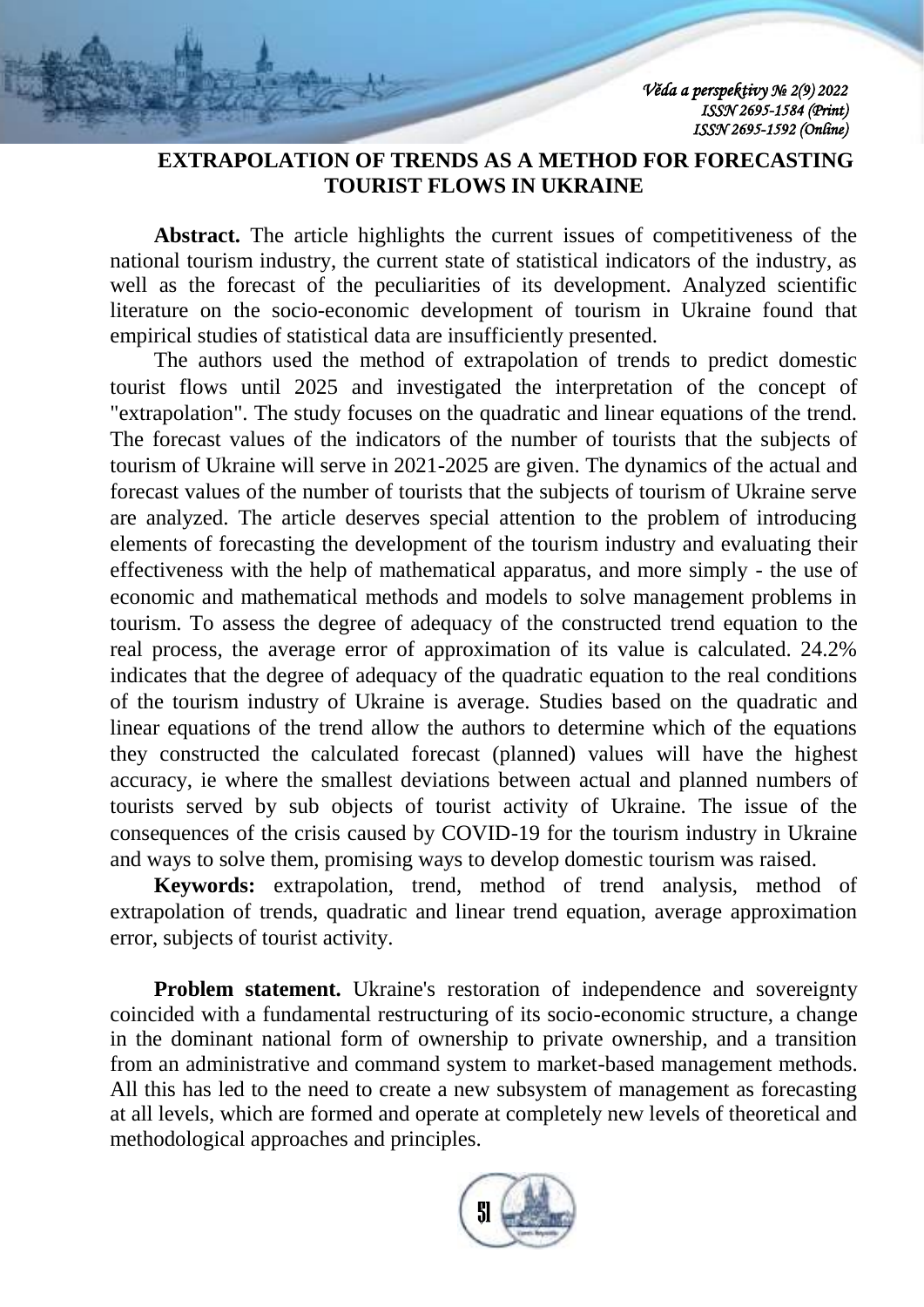At the present stage of development of the Ukrainian economy, special attention should be paid to the problem of introducing elements of forecasting the development of the tourism business and evaluating their effectiveness using a mathematical apparatus or simply as the use of economic and mathematical methods and models for solving managerial problems in the tourism sector.

**Analysis of recent research and publications.** Issues related to the use in the practice of management methods and tools of socio-economic forecasting have become the object of research of the following domestic scientists and economists, namely: V. Voronkova [1], S. Hlivenko, O. Telizhenko [2], B. Hrabovetskyi [3], V. Kasianenko, L. Starchenko [4], O. Senyshyn [5] and others.

The basis for the study of tourism business was the study of both global and domestic experience in international tourism, marketing and management of tourism, which is reflected in the works of domestic and foreign authors, including, namely: L. Agafonova [6], V. Bohaldin-Malykha [7], A. Durovych [8], Y. Zabaldina [9], V. Kyfiak [10], F. Kotler [11], O. Liubitseva [12], M. Malska [13–14], T. Tkachenko [15], L. Shulhina [16], C. Witt, S. Witt, N. Wilson [20], R. Lawa, G. Lib, D. Chio, X. Han [21], S. Chang [22] and others.

**The purpose** of the research is mainly due to the need to apply economic and mathematical calculations, or rather forecast tourist flows in Ukraine using the trend extrapolation technique.

**Materials and methods.** The methodological basis of the research is both general scientific and special economic methods, which are used in a complex to solve the tasks set and achieve the research goal. The article uses such methods of cognition as analysis, systematization, generalization, synthesis, scientific abstraction, logical and structural analysis. Scientific clarification of the dynamics of tourist flows was carried out using graphical and tabular interpretation, socioeconomic methods. For socio-economic forecasting of tourist flows of the economy of Ukraine, the method of trend analysis is substantiated and used. When forming forecasts using extrapolation, they usually proceed from statistically confirmed trends in changes in certain quantitative characteristics of the forecast object. These methods extrapolate the quantitative parameters of large systems, quantitative characteristics of economic, scientific, production potential, indicators that characterize the effectiveness of scientific and technological progress, the ratio of individual subsystems, elements in the system, complex systems in general.

The information base of the study was the materials and statistical data of the State Statistics Service of Ukraine, the State Agency of Ukraine for Tourism and Resorts of the Ministry of Economic Development and Trade of Ukraine, the State Service for Tourism and Resorts of Ukraine, current laws and regulations of Ukraine, the results the author's research, publications of periodicals, other materials and literary sources.

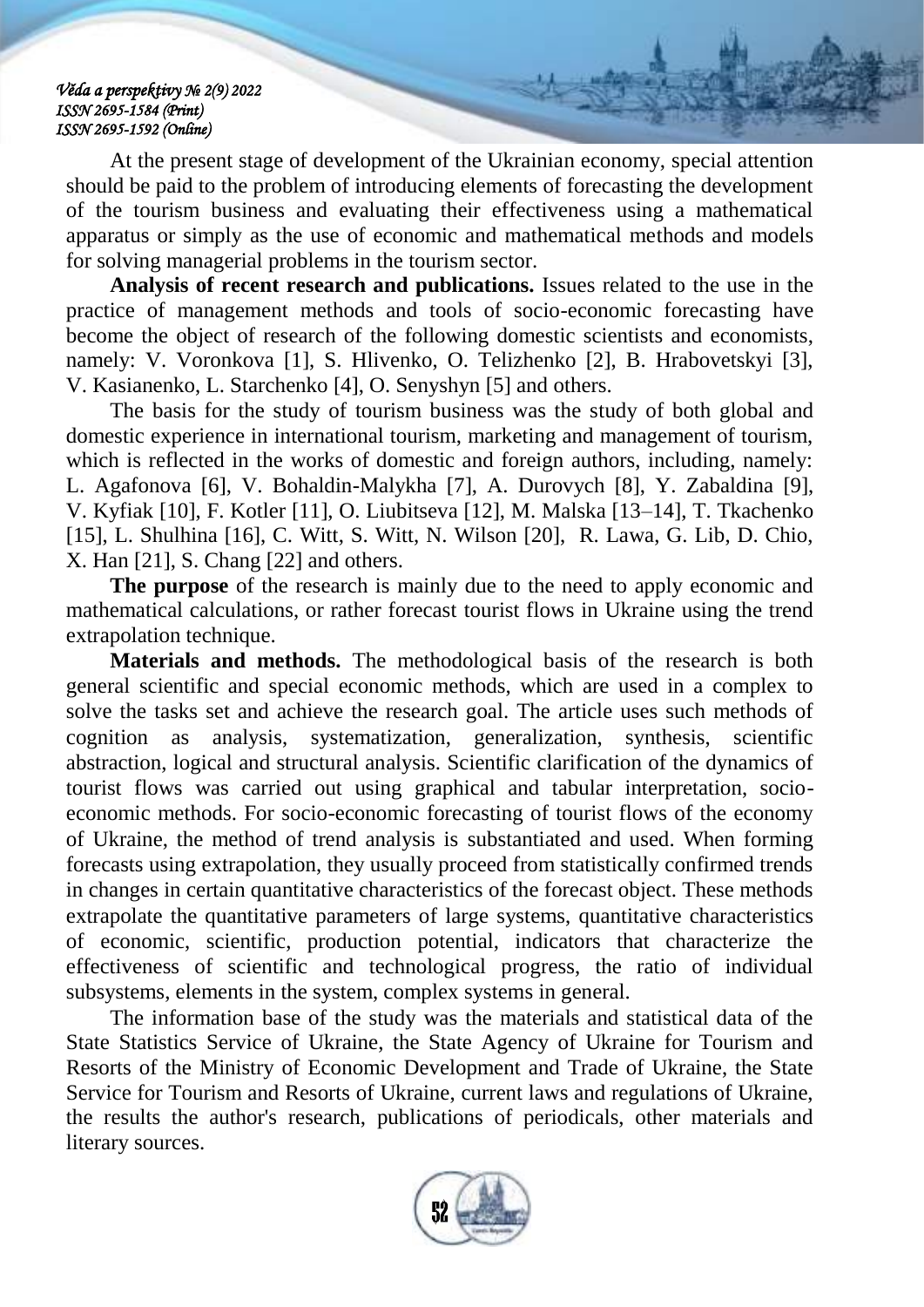**Results of the research.** In modern economic conditions, the problem of using and choosing economic and mathematical methods by enterprises, industries, and complexes is closely related to their survival in the acute competition.

However, the degree of reality of this type of forecast and, accordingly, the degree of confidence in them is largely determined by the argumentation of the choice of extrapolation limits and the stability of the 'measures' of the essence of the object or phenomenon. It should be noted that complex objects, industries or complexes, as a rule, could not be characterized by a single parameter. In this case, the sequence of actions in the statistical analysis of trends and extrapolation is as follows:

 Firstly, a clear definition of the task, hypothesizing the possible development of the projected object, discussing the factors that stimulate or inhibit the development of this object, determining the necessary method of extrapolation;

 Secondly, the choice of the system of parameters, the unification of the units of measurement of each parameter separately;

 Thirdly, the collection and systematization of information. Before summarizing them in the relevant tables, check the homogeneity of indicators and their comparability;

 Fourthly, identifying trends in the studied indicators. In extrapolation forecasts, it is especially important not so much to predict specific values of the object or indicator understudy in a particular year but to record objective shifts that are harbingers of trends in a timely manner.

The term 'extrapolation' has several interpretations. In a broad sense, extrapolation is a method of scientific research that consists in spreading the conclusions obtained from observations of one part of the phenomenon to another part of it. In mathematics, it is interpreted as finding by the charge of these values of the function of its other values, which are contained outside this series [17, P. 411].

In economics, this is a method of scientific knowledge, in which the conclusions, indicators, trends and regularities of some phenomena, processes, as well as stages and stages of an integrated economic system, are extended to other future expected phenomena and processes, to more developed stages and stages of this system based on reasonable and existing laws and their internal contradictions [17, Vol. 1, P. 211].

In the practice of socio-economic forecasting, extrapolation methods are used in the study of time series. Such extrapolation methods are based on dynamic series as a sequence of indicators that characterize the change in a phenomenon over time.

Depending on the characteristics of the change of levels, extrapolation methods can be simple and complex. Simple ones usually include extrapolation based on analytical indicators of the dynamics series, extrapolation based on the fluid average, and extrapolation based on the seasonality index. Other methods, such as trend extrapolation and exponential smoothing forecasting, are complex extrapolation models.

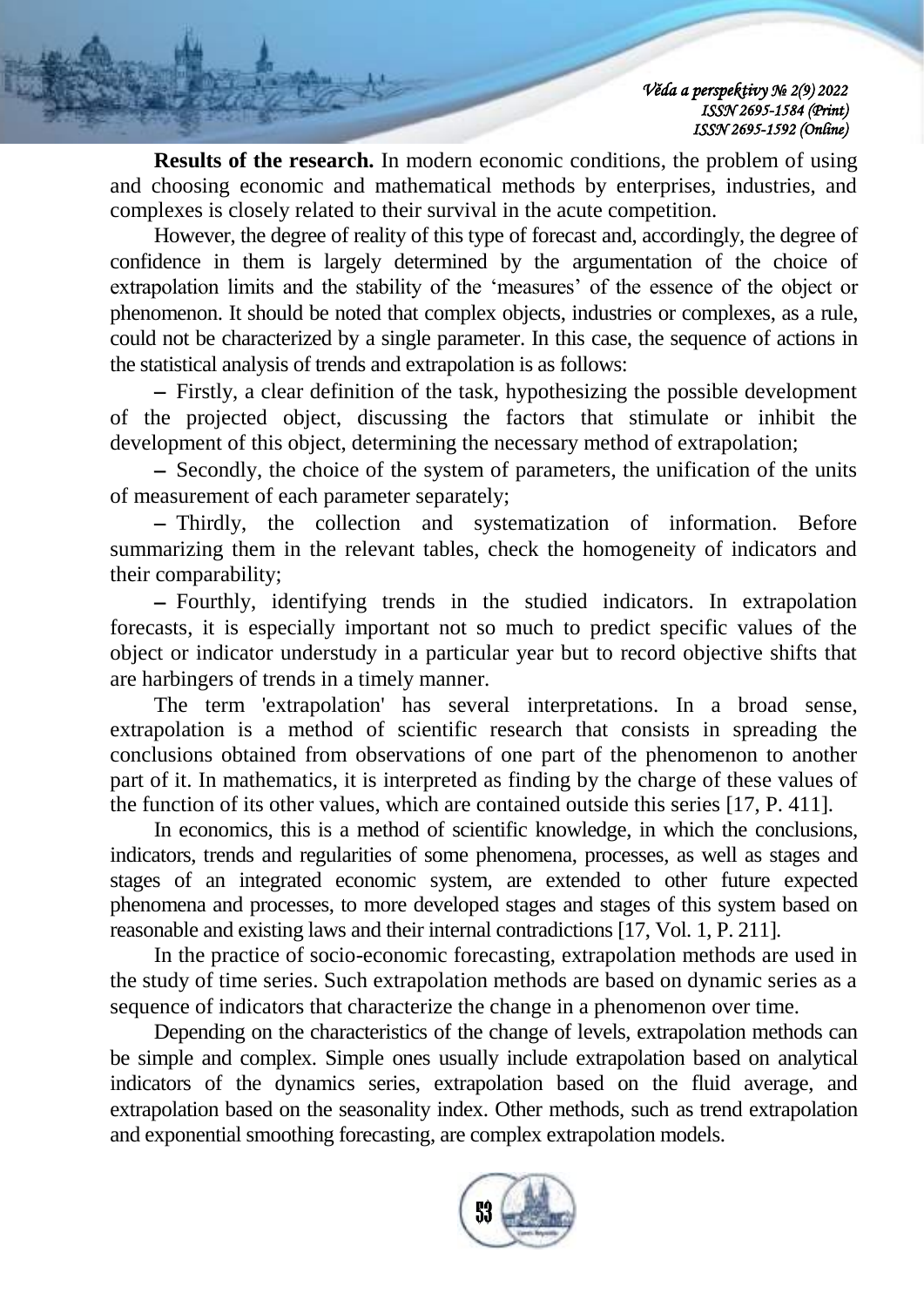Structural changes in Ukraine's market economy have had a positive impact on the development of the tourism business, but the pandemic has significantly reduced tourism flows. For example, in the first five months of 2021, the world, according to the forecast calculations of UNWTO, recorded 147 million international arrivals less than in the same period of 2020, and 460 million less than in 2019, and the direct gross domestic product of tourism may lose another USD 2 trillion [18].

Under modern economic conditions, the problem of choosing and applying economic and mathematical methods for forecasting tourist flows or other indicators that characterize the tourism industry in general, is closely related to its functioning in fierce competition, as tourism is an industry whose main goal is to obtain profits. This mainly led to the need to apply economic and mathematical calculations, namely the method of extrapolating trends within the predictive function.

To determine the forecast values of tourist flows, namely the number of tourists served by the subjects of tourist activity of Ukraine in 2021-2025, the method of trend analysis was used. The initial data for the corresponding calculations were indicators of the dynamics of the number of tourists served by the subjects of tourist activity of Ukraine in 2006-2020 (Fig.1).

After the economy recovered from the financial crisis of 2007-2008, from 2006 to 2008, there was a significant increase in the number of tourists, which corresponds to an average annual growth rate of 2.7%. Also, the growth of this indicator has been observed, since 2012, then 3,000,696 people were served by the subjects of tourism activity of Ukraine, and already in 2013, 3454316 people were served. In 2014, there was a decline in this indicator: in quantitative terms, it is 2425089 people. A sharp increase occurred in 2018 and amounted to 4,557,447, which is 1,751,021 people more compared to 2017, the growth continued in 2019, but 2020 brought a significant decline in indicators, which is associated with the pandemic of a new type of virus as COVID-19. As it can be seen in Fig. 1 then the indicators in 2020 fell sharply and actually returned to the indicators of 2014. It was 2,360,278 people. In Ukraine, the pandemic began on March 12, when the government declared a general 'lockdown', thus pausing various spheres of life, including tourism.

To calculate the forecast values of the number of tourists served by tourism entities of Ukraine, we use the method of extrapolation of trends, the essence of which is to construct the equation of the trend (1) taking into account the patterns in 'prehistory' [3, P. 48]:

$$
y = f(t) + \xi_b
$$

*(1)* 

where  $f(t)$  is determined non-random component of the process; *ξ<sup>t</sup>* means a stochastic random component of the process.

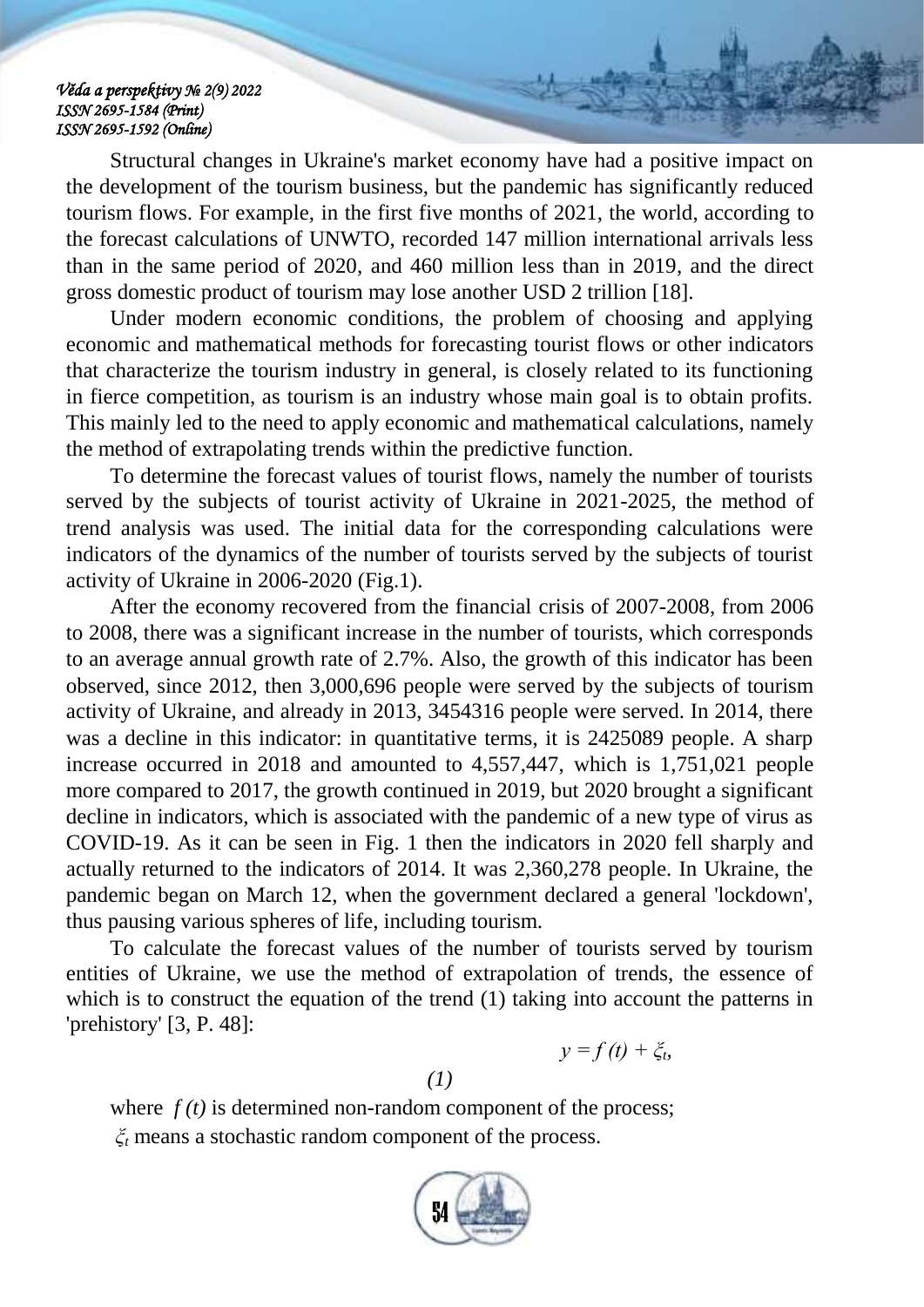



*Fig. 1: Dynamics of the number of tourists served by Ukrainian tourism entities in 2006-2020, million people*

*Source:* Compiled by the authors based on [19]

The trend describes the actual average trend for the future process over time, so the trend extrapolation can be applied only if the development of the phenomenon is well described by the constructed equation and the conditions that determine the development trend in the past do not change significantly in the future. Observing these conditions, extrapolation is performed by substituting the value of the independent variable *t* in the trend equation, which corresponds to the value of the forecast horizon:

 $\hat{\hat{y}}_{t+p} = f(t_{n+p}),$ 

where  $p$  means the value of the forecast horizon (the period for which the forecast is made).

*(2)* 

This trend describes the actual average for 'prehistory' trend of the process studied over time, its external manifestations. The result is related exclusively to the passage of time. It is assumed that through the time factor (t), we can express the influence of all major factors, i.e. time, although not a mechanism for the manifestation of patterns and trends, it seems to accumulate the actions of major factors and express them in the trend equation. The real mechanism of influencing the values of the time series levels, in this case, is not taken into account.

The equation of the trend can be described by a wide range of dependencies: linear, quadratic, power, indicative, exponential, etc. Our research focuses on the quadratic and linear trend equations. Examining these two dependencies, we want to determine which of the equations we constructed the calculated forecast (planned) values will be more accurate, i.e. where the smallest deviations between the actual and planned indicators of the number of tourists served by tourism entities of Ukraine.

First, we present the quadratic equation of dependence

$$
\hat{y}_t = a_0 + a_1t + a_2t^2, \quad (3)
$$

where *t* means a time factor;

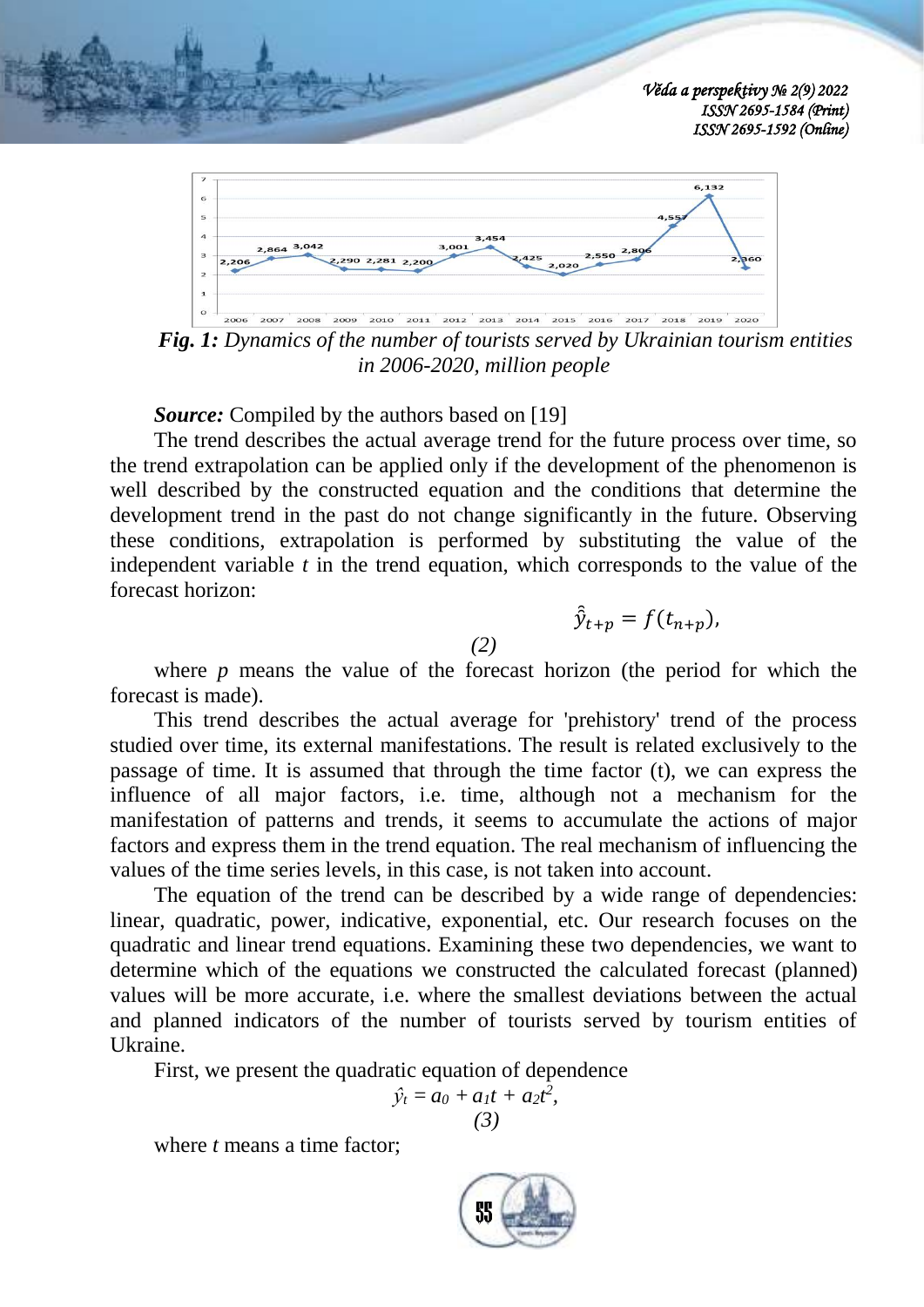$a_0$ ,  $a_1$ ,  $a_2$  mean the coefficients of the equation;

 $\hat{v}$  means the estimated value of the function.

To use the trend as a tool for predicting the number of tourists served by Ukrainian tourism entities, it is necessary to quantify the parameters (coefficients) of equations  $a_0$ ,  $a_1$ , and  $a_2$ .

The parameters of the equation are determined using the least-squares method:

$$
\sum (y_t - \hat{y}_t)^2 = min, \tag{4}
$$

where  $v_t$  means the actual value of the function:

 $\hat{y}_t$  means the estimated value of the function, which is determined from equation (3).

We write the dependence (4) for this quadratic equation:

$$
\sum (y_t - a_0 - a_1t - a_2t^2)^2 = \text{min.}
$$

In equation (5)  $y_t$  and *t* are known values, and coefficients  $a_0$ ,  $a_1$ ,  $a_2$  are unknown. To determine them, we equate to zero the derivatives from this equation for each initial coefficient (parameter) separately.

After the corresponding transformations we obtain a system of normal equations:

-
$$
\sum y_t = a_0 n + a_1 \sum t + a_2 \sum t^2 \n\sum y_t t = a_0 \sum t + a_1 \sum t^2 + a_2 \sum t^3 \n\sum y_t t^2 = a_0 \sum t^2 + a_1 \sum t^3 + a_2 \sum t^4,
$$
\n(6)

where *n* means period of time (in this case, the number of years).

Substituting the values  $a_0$ ,  $a_1$ ,  $a_2$  calculated by solving system (6) into the quadratic equation (3), we obtain the trend equation, substituting only the time factor *t,* we obtain the value of the predicted indicator *ŷ*.

Using the data in Table 1, indicators of the number of tourists, which the subjects of tourism of Ukraine served in 2006-2020, we calculate the parameters and statistical characteristics for quadratic and linear equations according to the following formulas.

The system of equations for the quadratic dependence of the trend after substituting the values of intermediate indicators will take the form (7):

 $44,188 = 15a_0 + 120a_1 + 1240a_2$ 383,700 = 120 $a_{0}$ +1240 $a_{1}$  + 14400 $a_{2}$  $4196,054 = 1240a_0 + 14400a_1 + 178312a_2.$ *(7)*

Based on the parameters calculated by us  $a_0 = 2.743$ ,  $a_1 = -0.125$ , and  $a_2 =$ 0.015 quadratic trend equation is written as follows:

$$
\hat{y}_t = 2{,}743 - 0{,}125t + 0{,}015t^2.
$$

*(8)*

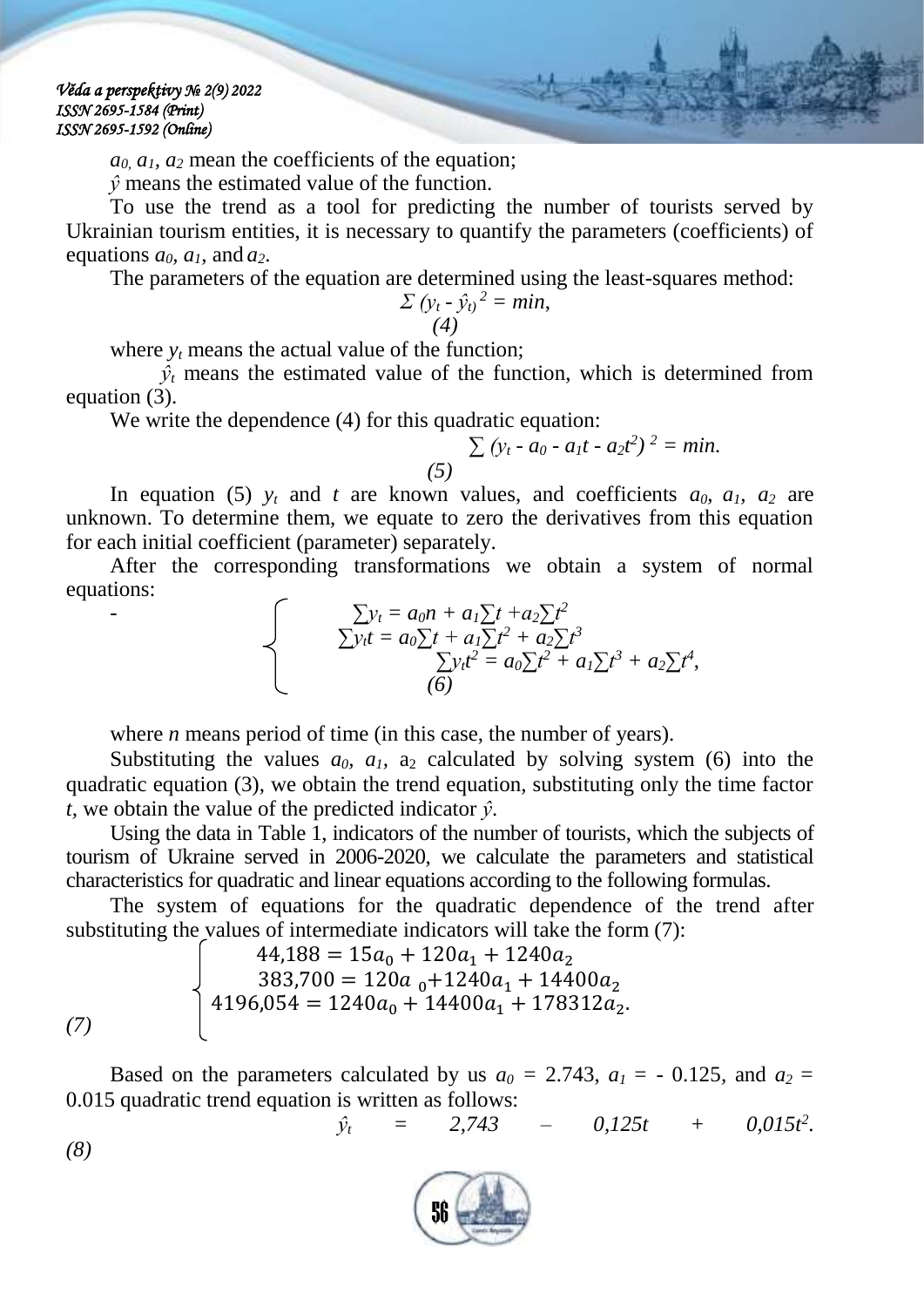

Substituting the value of the time factor in equation (8) *t* for the period 2006- 2020, in this case for 2006  $t = 1$ , for 2007  $t = 2$ , etc., we obtain indicators of quantity tourists, whose subjects of tourist activity of Ukraine  $(\hat{y}_t)$  served for this period, calculated based on the quadratic trend equation.

*Table 1:* 

**Dynamics of the number of tourists served by the subjects of tourist activity of Ukraine in 2006–2020, and calculation of intermediate indicators to determine the parameters and statistical characteristics of the quadratic dependence of the trend equation**

| <b>Treas</b><br><b>ARRIVE</b><br>Year (i) |       | The ecosy<br>mandat of fearbox<br>served by towrism<br>cumities of | w      | ë.    | v.     | $\mathcal{C}^{\mathcal{C}}$ | w         | Number of<br>iourists, calculated<br>based on the<br>ancératic tenul | Deviation.<br>diversared.<br>$r-h$ | <b>Devietion</b><br><b>SAVING</b><br>skousiend<br>ovisi | 芥<br>- Te<br>00. | G<br>ومندد<br>$\mathcal{F}$ |
|-------------------------------------------|-------|--------------------------------------------------------------------|--------|-------|--------|-----------------------------|-----------|----------------------------------------------------------------------|------------------------------------|---------------------------------------------------------|------------------|-----------------------------|
|                                           |       | <b>Ukraine</b> , million<br>respic (r.)                            |        |       |        |                             |           | equation, persons,<br>64                                             |                                    |                                                         |                  |                             |
| L                                         | 2006  | 2.206                                                              | 2.206  | ĩ.    |        |                             | 2.206     | 2,633                                                                | 0.427                              | 0.142329                                                | 0.194            | 0.837467                    |
| z                                         | 2007  | 2,864                                                              | 5.728  | ı     | ĸ      | 16                          | 11/156    | 2,583                                                                | 0.311                              | 0.096721                                                | 0.109            | 0.011792                    |
| T.                                        | 2005  | 1.047                                                              | 9.126  | o     | 11     | 91                          | 27.378    | 2.503                                                                | 0.539                              | 0.240521                                                | 0.177            | 0.031395                    |
| A.                                        | 2009  | 1.260                                                              | 0.160  | 16    | 64     | 256                         | 36.640    | 2.483                                                                | B.193                              | 0.037240                                                | 0.084            | 0.007163                    |
| 至                                         | 2010  | 2.281                                                              | 11.405 | 25    | 125    | 625                         | 57.025    | 2.493                                                                | 0.212                              | 0.0449-04                                               | 0.093            | 0.006638                    |
| ù.                                        | 2011  | 1.288                                                              | 11.200 | 34    | 210    | 1.296                       | 79.308    | 2.533                                                                | 6,333                              | D.110839                                                | 0.151            | 0.022911                    |
| 7.                                        | 3012  | 3.001                                                              | 23.007 | 49    | 343    | 2,401                       | 147.049   | 2,603                                                                | 0.398                              | 0.158404                                                | 0.133            | 0.017589                    |
| 8.                                        | 2013  | 3.454                                                              | 27.632 | 64    | 312    | 4,096                       | 221.056   | 2.703                                                                | 0.751                              | 0.564001                                                | 0.217            | 0.047275                    |
| 9.                                        | 2014  | 2.425                                                              | 21.825 | N1    | 729    | 6.561                       | 196.425   | 2.833                                                                | 0.006                              | 0.146464                                                | 0.168            | 0.028307                    |
| 18.                                       | 2015  | $2.030 -$                                                          | 20.200 | 100   | 1,000  | 18,000                      | 202.000   | 2.993                                                                | 0.971                              | 0.946729                                                | 8.882            | 0.233939                    |
| 11.                                       | 2016  | 2.550.                                                             | 28.056 | 121   | 1,331  | 54,641                      | 308,550   | 3.383                                                                | 0.633                              | 0.400688                                                | 0.248            | 0.063621                    |
| 12.                                       | 2017  | 2.806                                                              | 33.672 | 144   | 1,728  | 26,736                      | 404 564   | 3.403                                                                | 0.597                              | 0.356409                                                | $+213$           | 0.045266                    |
| 13.                                       | 2013  | 4,997                                                              | 50.311 | 1 cm  | 2,197  | 28,581                      | 770.133   | 1,633                                                                | <b>B.90d</b>                       | <b>BSITH6</b>                                           | 0.108            | 0.030551                    |
| 34.                                       | 2019  | 6.132                                                              | 85,848 | 196   | 2,744  | 38,816                      | 1,201.872 | 1.933                                                                | 1199                               | 4.835601                                                | 0.359            | 0.128602                    |
| 15.                                       | 2020  | 2,360                                                              | 35:800 | 225   | 3,375  | 59,625                      | 531,000   | 4:243:                                                               | 1.883                              | 3:545689                                                | 4.798            | 0.636615                    |
|                                           | Total | 44.188                                                             | 583.7  | 1.240 | 14,400 | 178.312                     | 4.196.054 | 44.745                                                               | 10.761                             | 12.553855                                               | 3.624            | 1.359951                    |

*Source:* Author's own calculations

Estimated values of quantity tourists, whose subjects of tourist activity of Ukraine  $(\hat{v}_t)$  served in 2006-2020, are as follows:  $\hat{v}_{2006} = 2.633$  million people;  $\hat{v}_{2007} =$ 2.533 million people;  $\hat{y}_{2008} = 2.503$  million people;  $\hat{y}_{2009} = 2.483$  million people;  $\hat{y}_{2010}$ = 2.493 million people;  $\hat{y}_{2011}$  = 2.533 million people;  $\hat{y}_{2012}$  = 2.603 million people;  $\hat{y}_{2013} = 2.703$  million people;  $\hat{y}_{2014} = 2.833$  million people;  $\hat{y}_{2015} = 2.993$  million people;  $\hat{y}_{2016} = 3.183$  million people;  $\hat{y}_{2017} = 3.403$  million people;  $\hat{y}_{2018} = 3.653$ million people;  $\hat{y}_{2019} = 3.933$  million people;  $\hat{y}_{2020} = 4.243$  million people.

To assess the degree of adequacy of the constructed trend equation to the real process, we calculate the average approximation error $\bar{\varepsilon}$ :

$$
\bar{\varepsilon} = \frac{1}{n} \sum \frac{|y_t - \hat{y}_t|}{y_t} \times 100\% = \frac{3.624}{15} \times 100\% = 24.2\% \text{ or } 0.242.
$$
\n(9)

its value of 24.2% indicates that the degree of adequacy of the quadratic equation to the real conditions of the tourism industry of Ukraine is average. This statement allows us to conclude that we can calculate the number of tourists forecast

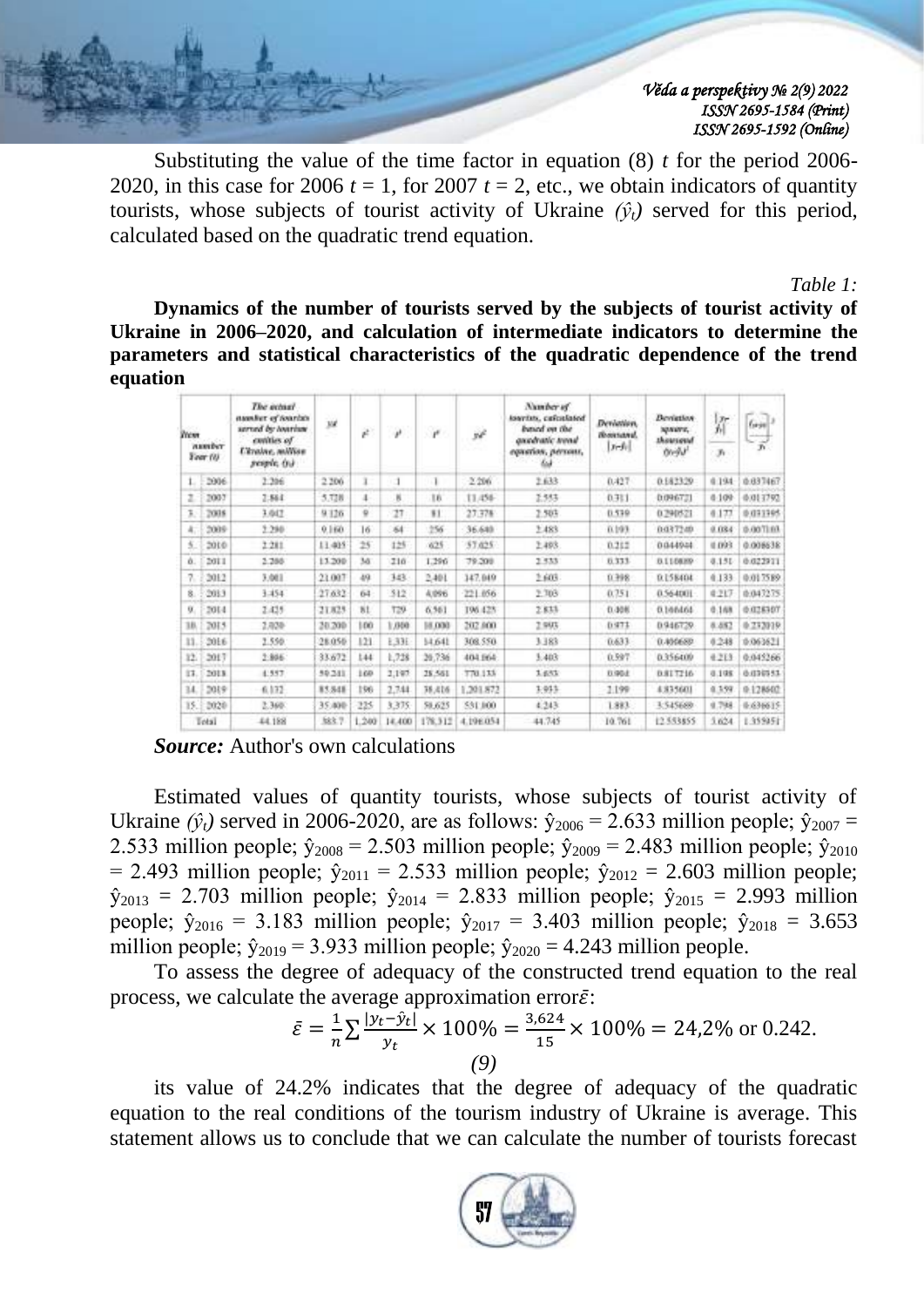that the subjects of tourism of Ukraine will serve in 2021-2025. To do this, we use the quadratic dependence of the trend equation (8). The results of the calculations are given in Table 2 and in Fig. 2.

*Table 2:* 

#### **Forecast values of indicators the number of tourists that the subjects of tourism of Ukraine will serve in 2021-2025, million people**

| <b>Year, t</b>                                                 | 2021  | 2022  | 2023  | 2024  | 2025  |
|----------------------------------------------------------------|-------|-------|-------|-------|-------|
| Estimated number of<br>tourists, million people, $(\hat{y}_t)$ | 3.809 | 3.917 | 4.024 | 4.132 | 4.240 |

*Source:* Author's own calculations

To analyse the deviations between the actual and planned values of the number of tourists served by the subjects of tourist activity of Ukraine, and to select the trend equation, a linear relationship is also constructed:

$$
\hat{y}_t = a_0 + a_1 t.
$$

*(10)*

To take advantage of the trend of the forecasting tool, you need to find the numerical values of the equation coefficients: *a0, a1*.

According to the method of least squares:

$$
\sum(y_t - a_0 - a_1t)^2 = \min.
$$
 (11)



*Fig. 2: Dynamics of actual (2006-2020) and forecast (2021–2025) values of the number of tourists served by Ukrainian tourism entities, million people*

#### *Source:* Developed by the authors

After the corresponding transformations we obtain a system of normal equations:



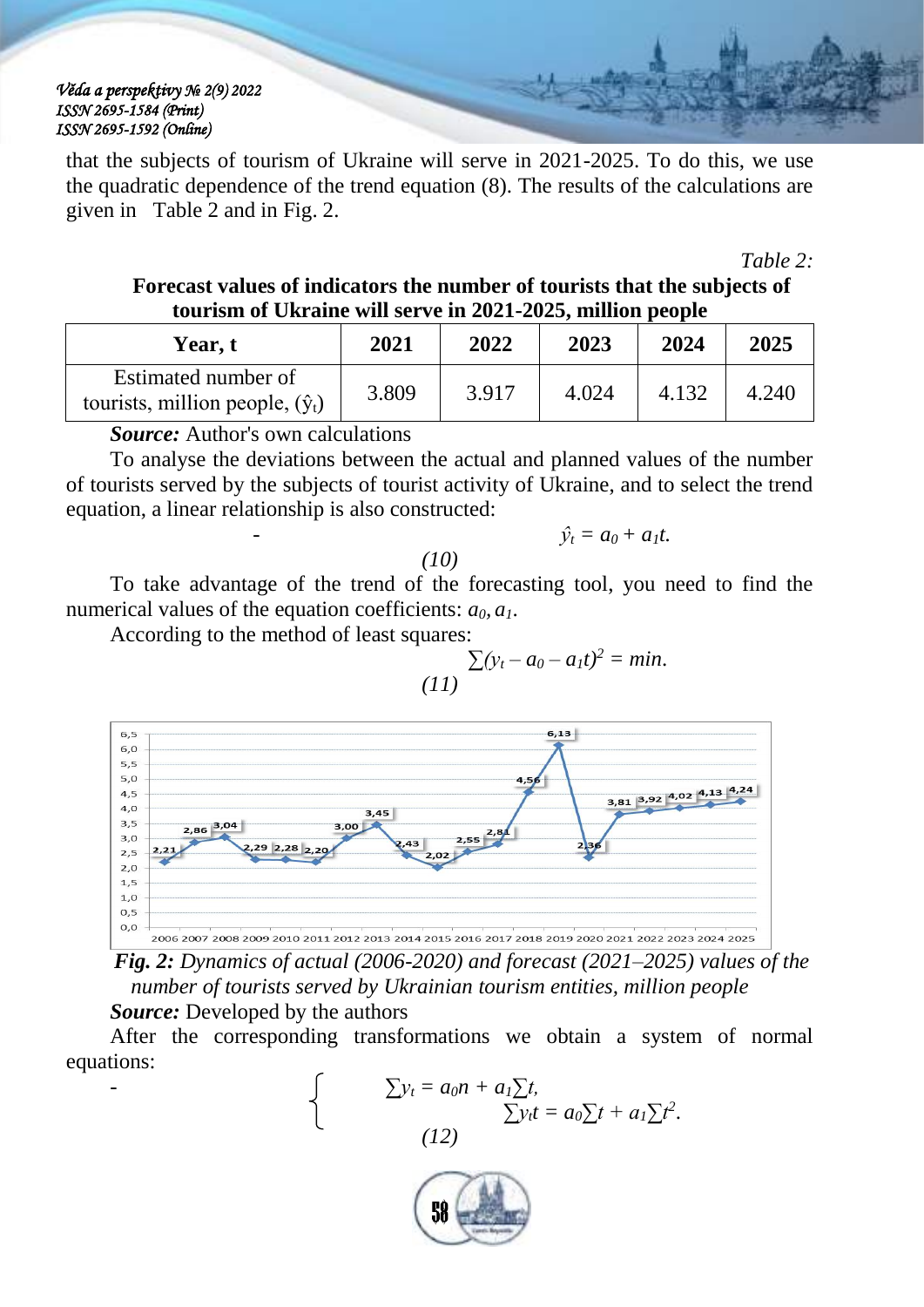Substituting it with the relevant intermediate indicators listed in Table 2, we obtain a system of equations:

$$
\begin{cases}\n44,188 = 15a_0 + 120a_1, \\
383,700 = 120a_0 + 1240a_1.\n\end{cases}
$$

*(13)*

Substituting values  $a_0$ ,  $a_1$ , obtained by solving the system (13), in a linear relationship (10), we write the equation of the trend:

*(14)*

 $\hat{v}_t = 2.083 + 0.108t$ .

Substituting the value of the time factor in equation  $(14)$  *t* for the period 2006-2020 (in this case for 2006  $t = 1$ , for 2007  $t = 2$ , etc.), we obtain indicators the number of tourists served by the subjects of tourist activity of Ukraine  $(\hat{y}_t)$  for this period, calculated based on the linear equation of the trend (estimated data are given in Column 5 of Table 3).

- *Table 3*

- **Dynamics of the number of tourists served by the subjects of tourist activity of Ukraine in 2006-2020, and calculation of intermediate indicators to determine the parameters and statistical characteristics of the quadratic dependence of the trend equation**

| Item No.<br>Year,<br>(t) |      | The actual<br>number of<br>tourists served by<br>tourism entities<br>of Ukraine,<br>million people,<br>$(y_t)$ | $y_t t$        | $t^2$          | <b>Number of</b><br>tourists, calculated<br>based on the<br>linear trend<br>equation, persons<br>$(\hat{y}_t)$ | Deviation,<br>thousand<br>$ y_t \hat{y}_t $ | <b>Deviation</b><br>square,<br>thousand<br>$(y_r \hat{y}_t)^2$ |
|--------------------------|------|----------------------------------------------------------------------------------------------------------------|----------------|----------------|----------------------------------------------------------------------------------------------------------------|---------------------------------------------|----------------------------------------------------------------|
| 1                        |      | $\overline{2}$                                                                                                 | $\mathfrak{Z}$ | $\overline{4}$ | 5                                                                                                              | 6                                           | $\overline{7}$                                                 |
| 1.                       | 2006 | 2.206                                                                                                          | 2.206          | $\mathbf{1}$   | 2.191                                                                                                          | 0.015                                       | 0.000225                                                       |
| 2.                       | 2007 | 2.864                                                                                                          | 5.728          | $\overline{4}$ | 2,299                                                                                                          | 0.565                                       | 0.319225                                                       |
| 3.                       | 2008 | 3.042                                                                                                          | 9.126          | 9              | 2.407                                                                                                          | 0.635                                       | 0.403225                                                       |
| 4.                       | 2009 | 2.290                                                                                                          | 9.160          | 16             | 2.515                                                                                                          | 0.225                                       | 0.050625                                                       |
| 5.                       | 2010 | 2.281                                                                                                          | 11.405         | 25             | 2.623                                                                                                          | 0.342                                       | 0.116964                                                       |
| 6.                       | 2011 | 2.200                                                                                                          | 13.200         | 36             | 2.731                                                                                                          | 0.531                                       | 0.281961                                                       |
| 7.                       | 2012 | 3.001                                                                                                          | 21.007         | 49             | 2.839                                                                                                          | 0.162                                       | 0.026244                                                       |
| 8.                       | 2013 | 3.454                                                                                                          | 27.632         | 64             | 2.947                                                                                                          | 0.507                                       | 0.257049                                                       |
| 9.                       | 2014 | 2.425                                                                                                          | 21.825         | 81             | 3.055                                                                                                          | 0.630                                       | 0.396900                                                       |
| 10.                      | 2015 | 2.020                                                                                                          | 20.200         | 100            | 3.163                                                                                                          | 1.143                                       | 1.306449                                                       |
| 2016<br>11.              |      | 2.550                                                                                                          | 28.050         | 121            | 3.271                                                                                                          | 0.721                                       | 0.519841                                                       |

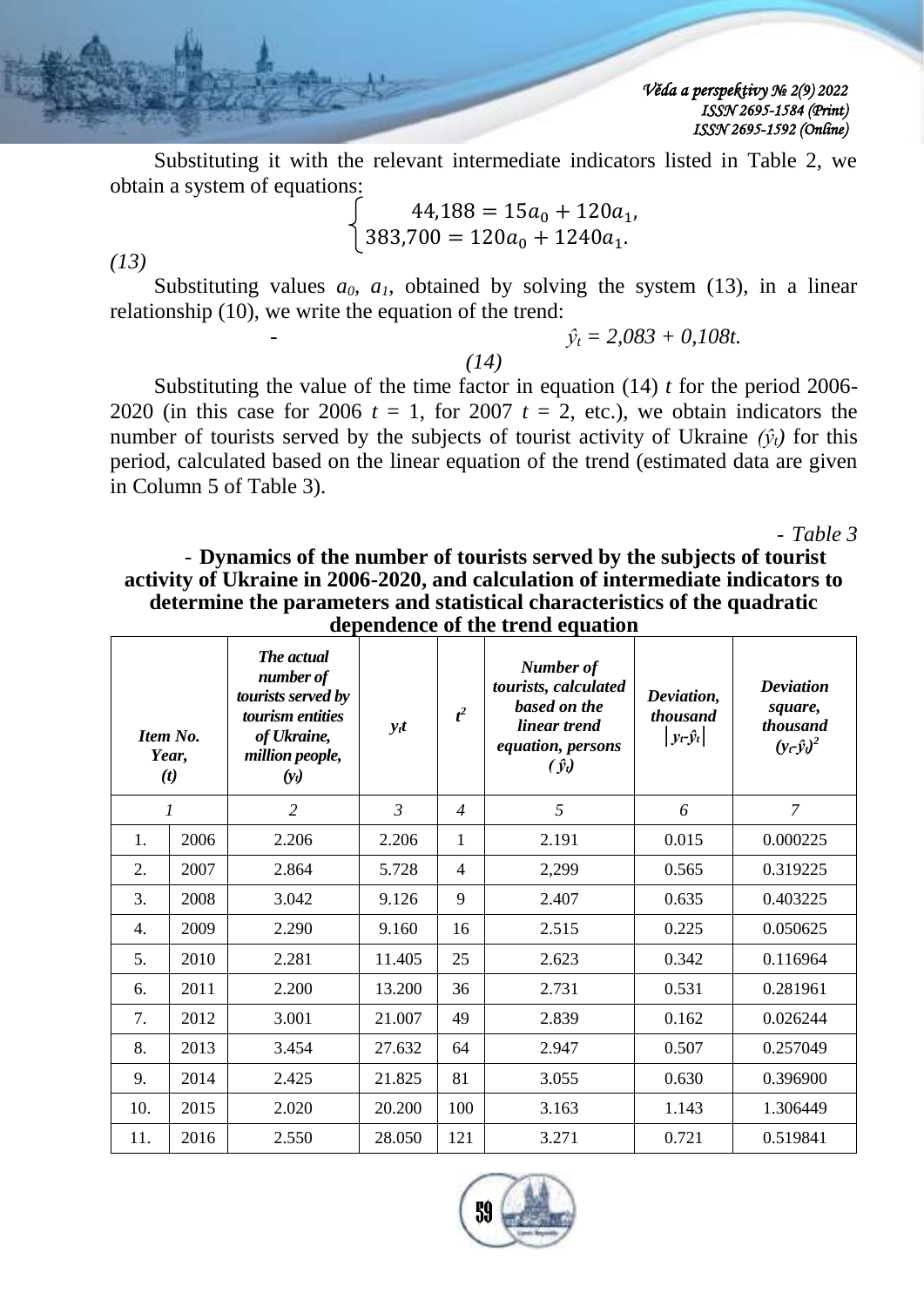| 12.   | 2017 | 2.806  | 33.672 | 144       | 3.379  | 0.573  | 0.328329  |
|-------|------|--------|--------|-----------|--------|--------|-----------|
| 13.   | 2018 | 4.557  | 59.241 | 169       | 3.487  | 1.070  | 1.144900  |
| 14.   | 2019 | 6.132  | 85.848 | 196       | 3.595  | 2.537  | 6.436369  |
| 15.   | 2020 | 2.360  | 35.400 | 225       | 3.703  | 1.343  | 1.803649  |
| Total |      | 44.188 | 383.7  | 1,24<br>0 | 44.205 | 10.999 | 13.391955 |

*Source:* Author's own calculations

Based on the analysis of the results given in Table 1 and Table 3 of the indicators we reach the following conclusion: since the sum of squares of deviations between the actual and planned values of the number of tourists served by tourism entities of Ukraine, in Table 1 is lower by 0.838 million people for further study should use the quadratic dependence of the trend. To assess the adequacy of the quadratic dependence of the equation, we introduce the concept of mean approximation error  $(\bar{\varepsilon})$ , which is calculated by the formula:

$$
\bar{\varepsilon} = \frac{1}{n} \sum \frac{|y_t - \hat{y}_t|}{y_t} \times 100 = 24{,}2\%
$$
 (15)

Calculating the mean error of the approximation, we propose to assess the quality of the quadratic dependence of the trend equation and such indicators as the standard deviation (absolute and relative) between the actual and calculated values of the function and the mean deviation (absolute and relative) between these values.

The standard deviation between the actual and calculated values of the function is calculated:

absolute 
$$
\sigma_{\text{abs}} = \sqrt{\sum (y_t - \hat{y}_t)^2 \div (n-1)}
$$
;  $\sigma_{\text{afoc}} = 0.947$  million people;  
\n(*16*)  
\nrelative  $\sigma_{\text{rel}} = \sqrt{\sum ((y_t - \hat{y}_t) \div (y_t))^2 \div (n-1)} \times 100\%$ ;  $\sigma_{\text{big}} = 50.8\%$ .

The standard deviation between the actual and calculated values of the function is calculated:

absolute 
$$
\bar{\Delta}_{a\bar{b}c} = \sum |yt - \hat{y}t| / n
$$
;  $\bar{\Delta}_{a\bar{b}c} = 0.717$  million people; (18)

relatively equal to the average approximation error  $\bar{\varepsilon}$  = 24.2%.

*(19)*

It is scientifically proven that the smaller the values of indicators calculated using formulas 16, 17, 18, 19), the higher the quality of the quadratic dependence of the trend equation  $\hat{y}_t = 2.743 - 0.125t + 0.015t^2$ . The calculated indicators confirm the correctness of the choice of the quadratic equation.

**Conclusions.** Thus, the significance of the economic and mathematical method is determined by the degree of adequacy of taking into account the main advantages of this method and the validity of recommendations. We illustrate the range of conclusions that can be reached through the application of the proposed trend

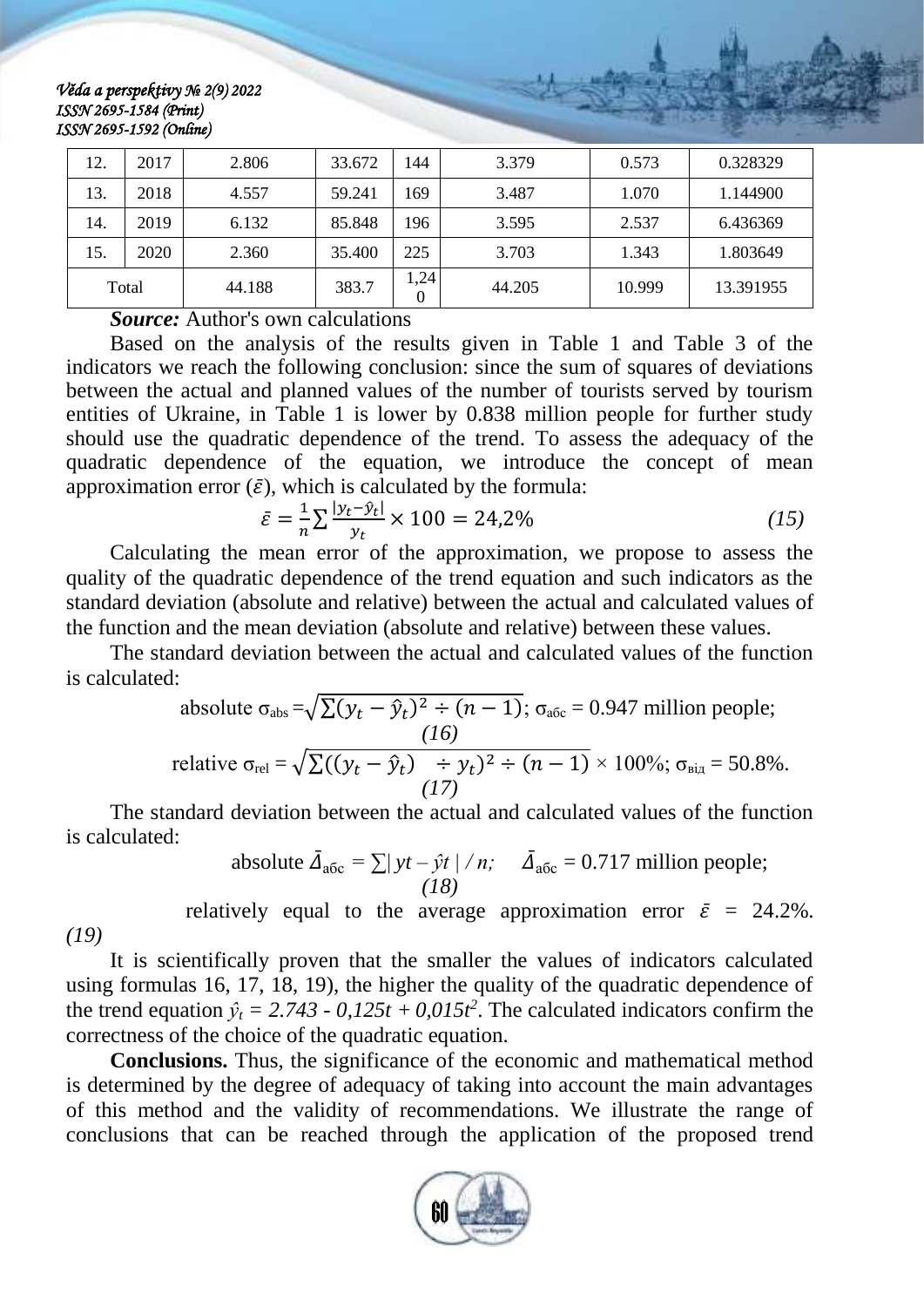extrapolation method (namely, the construction of the quadratic dependence of the trend equation):

*Firstly,* this method, unlike other methods of extrapolation, allows you to take into account all the elements of the dynamic series level that equally affect the projected indicators (in our case, the projected indicators of the number of tourists served by the subjects of tourist activity of Ukraine);

*Secondly*, the quadratic dependence of the trend equation is constructed adequate to the real conditions of tourist activity, as evidenced by the calculated values of the average approximation error ( $\bar{\varepsilon}$  = 24.2%); standard deviation (absolute  $\hat{\sigma}_{\text{abs}}$  = 0.947 million people and relative  $\hat{\sigma}_{\text{rel}}$  = 50.8%) between the actual and calculated values of the function and the mean deviation (absolute and relative) between these values of the function. So, as a result of the study, a dynamic number of projected indicators of the number of tourists that the subjects of tourist activity of Ukraine will serve in 2021-2025 indicates that in the future tourist flows will grow, but will not soon reach pandemic values, even in 2025 it will not be possible to reach the level of 2018. Despite the improvement, the uneven level of vaccination in the world and new strains of COVID-19, which constantly appear, can affect the already slow and unstable recovery of the tourist market in Ukraine. It is also worth noting that a slight increase in the number of tourists served by Ukrainian tourism entities in quantitative terms (million people) will lead to a slow increase in the profits of the Ukrainian tourism industry.

#### *References:*

1. Voronkova, V. (2004). *Socio-economic forecasting*. Кyiv: Profesional. [In Ukrainian].

2. Hlivenko, S., Sokolov, O., & Telizhenko, M. (Eds.) (2004). *Economic forecasting*. Sumy: Universytetska Knyha. [In Ukrainian].

3. Hrabovetskyi, B. (2003). *Economic Forecasting and Planning*. Kyiv: Center for Educational Literature. [In Ukrainian].

4. Kasianenko, B., & Starchenko, L. (Eds.) (2006). *Modelling and Forecasting of Economic Processes*. Sumy: Universytetska Knyha. [In Ukrainian].

5. Yatsura, V., Senyshyn, V., & Horyn, M. (Eds.) (2010). *Socio-Economic Forecasting*. Lviv: The Ivan Franko National University of Lviv Publishing Center. [In Ukrainian].

6. Ahafonova, L., & Ahafonova, O. (Eds.) (2002). *Tourism, Hotel and Restaurant Business: Pricing, Competition, Government Regulation*. Kyiv: Znannia Ukrainy. [In Ukrainian].

7. Bohaldin-Malykh, V. (2004). *Marketing and Management in the Field of Tourism and Socio-Cultural Services: Tourist, Hotel and Restaurant and Recreation Centers*. Voronezh: MODEK, RPA (Research and Production Association). [In Ukrainian].

8. Durovych, A. (2001). *Marketing in Tourism*. Minsk: Novoie Znanie.

9. Zabaldina, Y. (2002). *Tourist Enterprise Marketing*. Кyiv: Muzychna Ukraiina. [In Ukrainian].

10. Kyfiak, V. (2003). *Organization of Tourist Activity in Ukraine*. Chernivtsi: Zelena Bukovyna. [In Ukrainian].

11. Kotler, F., Bowen, J., & Mackenz, J. (Eds.) (1998). *Marketing. Hospitality and Tourism*. Moscow: UNITI.

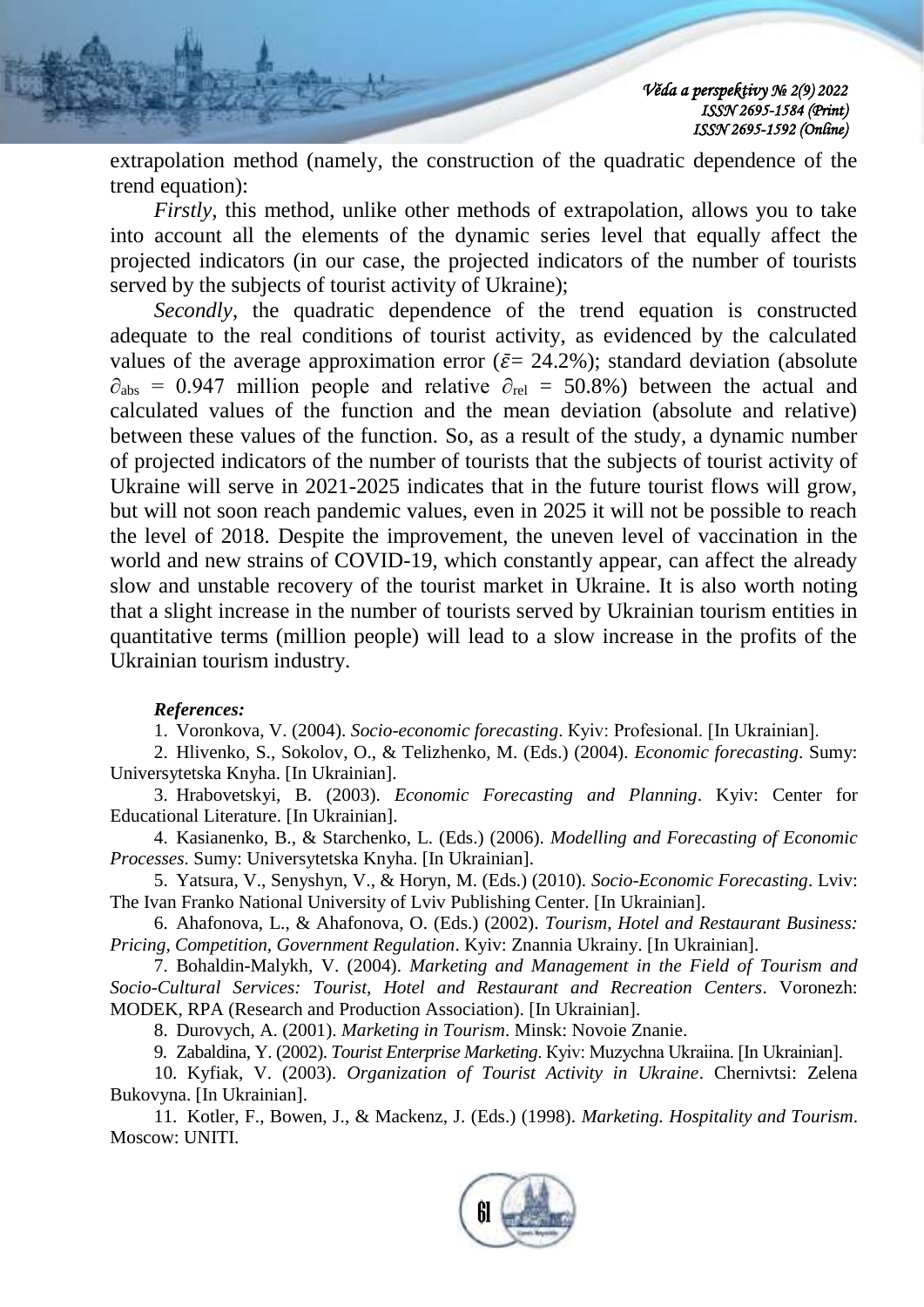12. Liubitseva, О. (2005). *The Market of Tourist Services (Geospatial Aspects).* Кyiv: Alterpres. [In Ukrainian].

13. Malska, M., Bilous, S., & Mandiuk, N. (Eds.) (2014). *Economics of Tourism: Theory and Practice.* Kyiv: Center for Educational Literature. [In Ukrainian].

14. Malska, M., & Mandiuk, N. (Eds.) (2015). *Marketing in Tourism*. Lviv: Ukraiinskyi Bestseller. [In Ukrainian].

15. Tkachenko, T. (2009). *Sustainable Development of Tourism: Theory, Methodology, Business Realities.* Kyiv. [In Ukrainian].

16. Shulhina, L. (2005). *Tourist Business Marketing*. Kyiv: Kyiv National University of Trade and Economics. [In Ukrainian].

17. Pustovit, L., Skopnenko, O., Suita, H., & Tsymbaliuk, T. (Eds.) (2000). *Dictionary of Foreign Words.* Кyiv: Dovira. [In Ukrainian].

18. The UN: Due to the pandemic, world tourism will lose \$ 2 trillion this year. URL https://www. althoughda.com.ua/news/2021/11/29/680208/ (Accessed on 29.11.2021).

19. State Statistics Service of Ukraine. Retrieved from http://ukrstat.gov.ua/ (Accessed on 10.10.2021).

20. Witt, C., Witt, S., & Wilson N. (1994). Forecasting international tourist flows. *Annals of Tourism Research, 21*, 612-628.

21. Lawa, R., Lib, G., Chio, D., & Han, X. (2019). Tourism demand forecasting: A deep learning approach. *Annals of Tourism Research, 75,* 410-423.

22. Chang S. (2014). A Comparative Analysis of Three Types of Tourism Demand Forecasting Models: Individual, Linear Combination and Non-linear Combination. *International Journal of Tourism Research, 16,* 596-607.